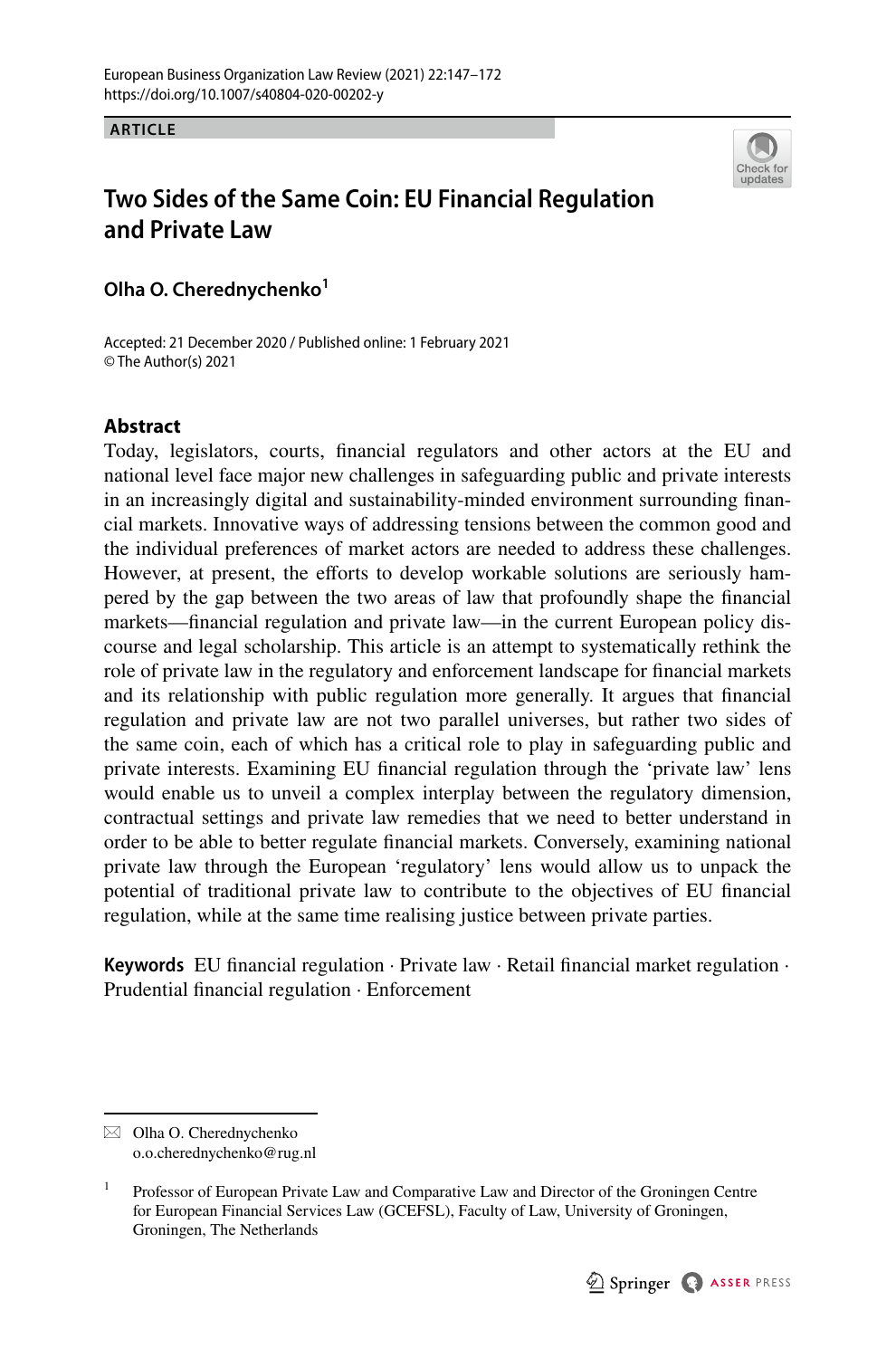# **1 Introduction**

The relationships between private parties in the fnancial sector were traditionally the exclusive domain of private law. Private law norms used to govern the interactions between banks and clients, credit rating agencies and investors, or between fnancial frms. Nowadays, however, such relationships have also increasingly become subject to fnancial regulation at the European Union (EU) and national level. Financial regulation increasingly determines how fnancial frms should behave in the contractual and extra-contractual domain, often using traditional private law as an instrument in the pursuit of public goals, such as financial stability, market efficiency, and consumer/investor protection.

For example, the EU Markets in Financial Instruments Directive II (MiFID II)<sup>[1](#page-1-0)</sup> and the Markets in Financial Instruments Regulation  $(MiFIR)^2$  $(MiFIR)^2$  adopted in the wake of the recent global financial crisis to replace MiFID  $I<sub>1</sub><sup>3</sup>$  $I<sub>1</sub><sup>3</sup>$  $I<sub>1</sub><sup>3</sup>$  pose significant limits to freedom of contract in making standard contract terms for investment products, distribution agreements for such products, and service contracts for the provision of investment advice. Similarly, the Credit Rating Agencies (CRA) Regulation<sup>[4](#page-1-3)</sup> obliges credit rating agencies to ensure that the issuing of a credit rating is not afected by conficts of interest.

Furthermore, the rise of public supervision of the fnancial sector and public enforcement of fnancial regulation by EU and national fnancial supervisory author-ities—a process known as 'agencification'<sup>[5](#page-1-4)</sup>—has led to the development of a hybrid legal order which can be called 'European financial supervision private law'.<sup>[6](#page-1-5)</sup> I use this oxymoron to describe a set of regulatory conduct of business rules with a European origin, to be observed by fnancial frms in the contractual or non-contractual domain, which forms part of a framework for public supervision over fnancial markets in the EU. From a legal-technical point of view, European fnancial supervision private law rules in this sense concern the relationship between a particular fnancial frm and an administrative agency entrusted with the supervisory and enforcement tasks and thus do not belong to the realm of traditional private law, particularly contract and tort law. At the same time, such rules set standards of behaviour for the relationship between fnancial frms and other professional or non-professional

<span id="page-1-0"></span>Directive 2014/65/EU of the European Parliament and of the Council of 15 May 2014 on markets in fnancial instruments and amending Directive 2002/92/EC and Directive 2011/61/EU (recast), OJEU 2014 L 173/349 (MiFID II).

<span id="page-1-1"></span> $2$  Regulation (EU) No. 600/2014 of the European Parliament and of the Council on markets in financial instruments and amending Regulation (EU) No. 648/2012, OJEU 2014 L 173/84 (MiFIR).

<span id="page-1-2"></span><sup>&</sup>lt;sup>3</sup> Directive 2004/39/EC of the European Parliament and of the Council of 21 April 2004 on markets in fnancial instruments amending Council Directives 85/611/EEC and 93/6EEC and Directive 2000/12/EC of the European Parliament and of the Council and repealing Council Directive 93/22/EEC, OJEU 2004 L 145/1 (MiFID I).

<span id="page-1-3"></span><sup>4</sup> Regulation (EU) 462/2013 of the European Parliament and of the Council of 21 May 2013 on credit rating agencies, OJEU 2013 L 146/1 (CRA Regulation).

<span id="page-1-4"></span> $5$  See, e.g., Scholten and Van Rijsbergen  $(2014)$  $(2014)$ .

<span id="page-1-5"></span><sup>&</sup>lt;sup>6</sup> On this emerging legal field in more detail, see Cherednychenko  $(2014a)$ . See also Micklitz  $(2014)$  $(2014)$ ; Cherednychenko [\(2014b](#page-22-1)).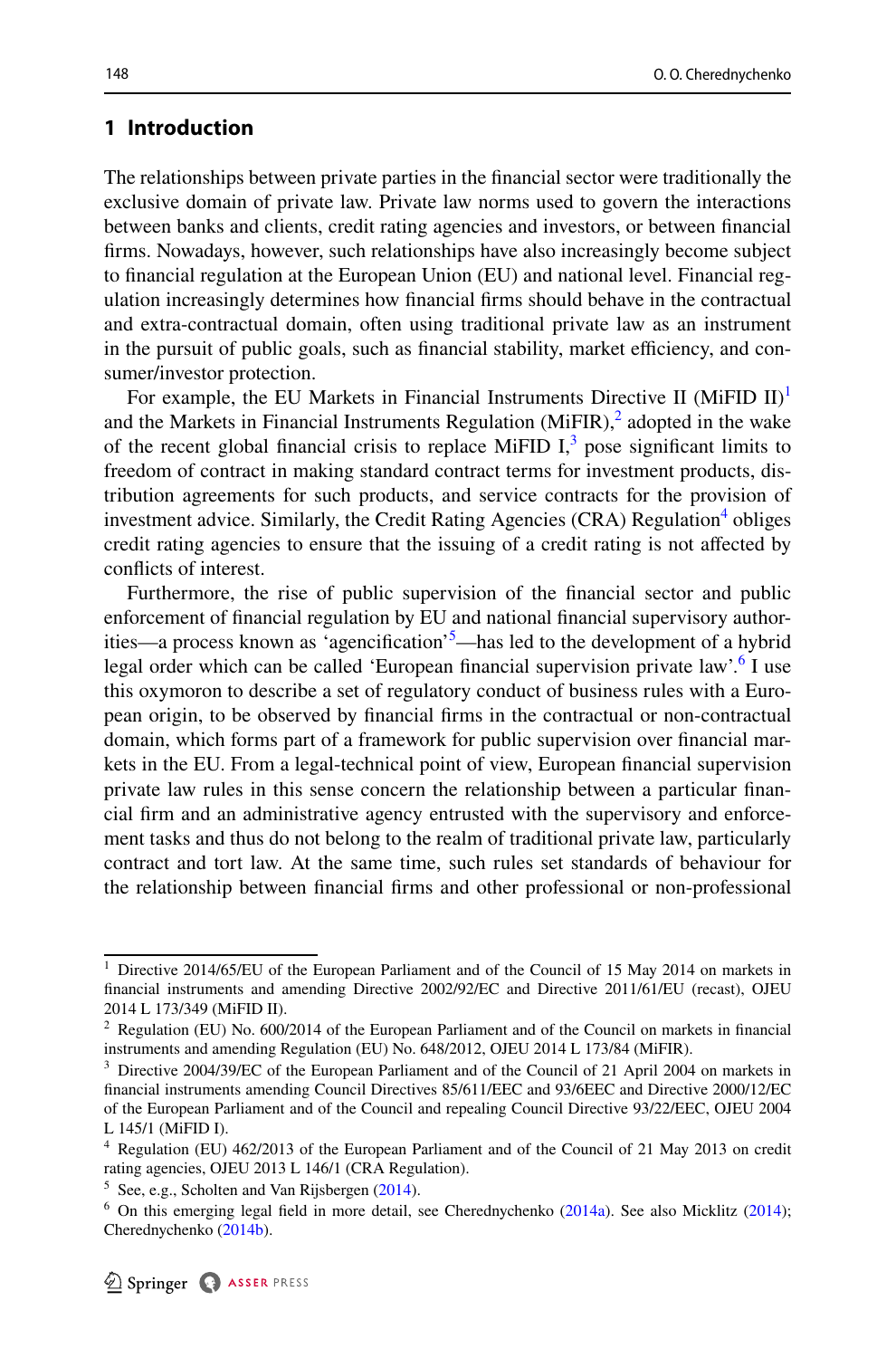private parties and often aim to protect the latter. In essence, therefore, European fnancial supervision private law afects the relationships between private actors and can thus be considered as quasi-private.

The upsurge in regulatory and supervisory action to rein in the fnancial industry post-crisis has led to the growing entanglement between fnancial regulation and traditional private law at the EU and Member State level.<sup> $\textsuperscript{7}$  $\textsuperscript{7}$  $\textsuperscript{7}$ </sup> At the same time, however, the disciplinary divide and silo mentality still profoundly afect the academic discourse on fnancial services and activities in Europe where fnancial regulation (predominantly as part of public law) and private law are still largely studied separately. As Mads Andenas and Federico Della Negra observe: 'For a contract lawyer, an interest rate swap is a contract, but for an administrative lawyer, it is a fnancial instrument.['8](#page-2-1) The gap between fnancial regulation and contract law is also manifest in the current EU policy discourse which has traditionally been concerned with the economic activities of market participants (e.g., fnancial services) rather than the legal mechanisms that enable such activities (e.g., contracts) and enforcement avenues that are available to private parties.

This article is an attempt to systematically rethink the role of private law in the regulatory and enforcement landscape for fnancial markets and its relationship to public regulation more generally. It argues that the gap between fnancial regulation and private law in the European policy discourse and legal scholarship seriously hampers the development of a coherent, just and effective legal regime for the financial sector. It must be acknowledged that fnancial regulation and private law are not two parallel universes, but rather two sides of the same  $\cosh^9$  each of which has a critical role to play in safeguarding public and private interests in fnancial markets. Examining EU fnancial regulation through the 'private law' lens would enable us to unveil a complex interplay between the regulatory dimension, contractual settings and private law remedies that we need to better understand in order to be able to better regulate fnancial markets. Conversely, examining national private law through the European 'regulatory' lens would allow us to unpack the potential of traditional private law to contribute to the objectives of EU fnancial regulation, while at the same time realising justice between private parties. Such a holistic approach to fnancial regulation and private law is particularly needed today when legislators, courts, fnancial regulators and other actors at the EU and national level face major new challenges in safeguarding public and private interests in an increasingly digital and sustainability-minded environment surrounding fnancial markets.

Before we can begin to examine the interplay between fnancial regulation and private law, however, the meaning of each needs to be clarifed. The complexity of defining these categories is reflected in the debates on the meaning of regulation<sup>[10](#page-2-3)</sup>

<span id="page-2-0"></span><sup>&</sup>lt;sup>7</sup> See also Grundmann [\(2017](#page-24-1)), pp 926 et seq.

<span id="page-2-1"></span><sup>8</sup> Andenas and Della Negra ([2017\)](#page-22-2), p 505.

<span id="page-2-2"></span><sup>&</sup>lt;sup>9</sup> Cf. Hopt ([2012\)](#page-24-2), p 997, who uses this idiom to describe the interrelation between individual investor protection (that is, protection of the individual investor) and functional investor protection (that is, protection of the fnancial market).

<span id="page-2-3"></span> $10$  See, e.g., Black ([2002\)](#page-22-3), pp 22 et seq.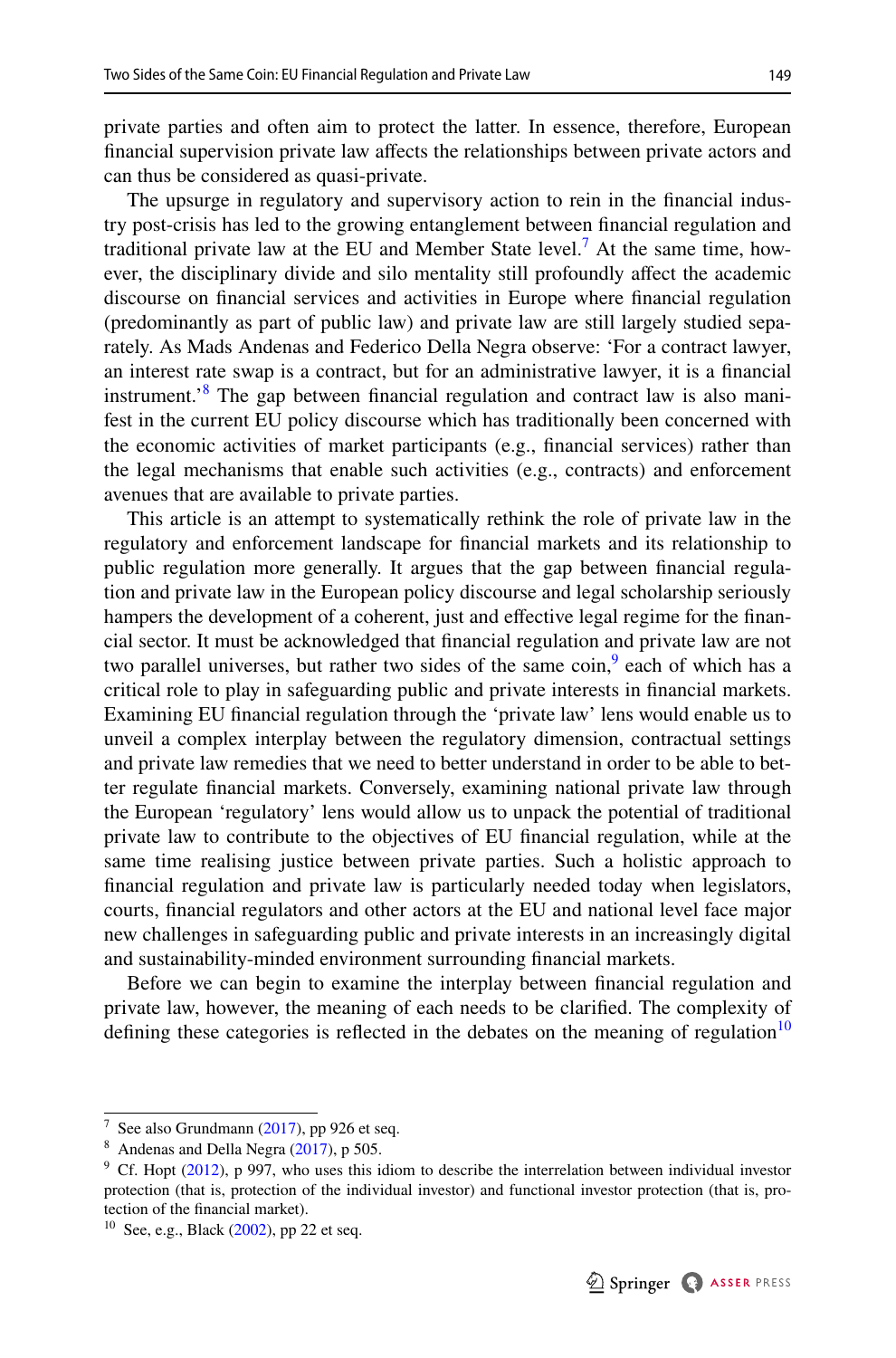and its relationship to law, in general,  $11$  and private law, in particular.<sup>12</sup> Although these categories may have intuitive appeal, establishing criteria which diferentiate between them is not straightforward. In a broader sense, the term 'regulation' can be understood as any system of rules—either produced by state or non-state actors—that intends to govern the behaviour of its subjects with a view to achieving a certain outcome.<sup>13</sup> In a narrower sense, the term 'regulation' is often used to describe a set of rules promulgated by government to control the operation of markets and accompanied by mechanisms for monitoring and enforcement, usually by a specialist public agency (also known as 'public regulation').<sup>14</sup> Controversy also surrounds the concept of private law and its relationship with regulation. While the conventional approach to private law emphasizes its distinctive value in pursuing interpersonal justice in horizontal relations, $15$  an increasing number of scholars consider private law to be an instrument for governing complex economic and social relations.<sup>16</sup> Moreover, the EU widely uses private law, particularly contract law, as a tool for market integration.<sup>17</sup> The oxymoron 'European regulatory private law'<sup>18</sup>—a term used to refer to EU measures of a regulatory nature that afect private law relationships—aptly captures this point. Nevertheless, for the sake of analytical clarity, when analysing a complex relationship between fnancial regulation and private law within the EU multi-level system of governance, it is helpful to distinguish between the two as ideal types, given the primary focus of each. For the purposes of this contribution, therefore, fnancial regulation is conceived of as a set of sector-specifc EU and national rules imposed by government on the fnancial sector in the public interest and enforced by administrative agencies. By contrast, private law—notably contract and tort law—is understood as a legal framework which allows private parties to shape their legal relationships as self-determining agents and which, while being not insensitive to the common good, primarily seeks to ensure the balance between the interests of the parties.

The analysis in Section [2](#page-4-0) commences with a sketch of the legal matrix for the fnancial sector, which includes a complex mix of public and private law instruments. The following sections explore the link between EU fnancial regulation and private law in the domains of retail financial market regulation (Sect. [3](#page-6-0)), prudential fnancial regulation (Sect. [4](#page-10-0)), and enforcement more generally (Sect. [5](#page-13-0)). These three domains have been profoundly afected by post-crisis EU regulatory measures and are therefore particularly relevant for present purposes. The analysis reveals actual and potential weaknesses in the overall legal framework for the fnancial sector in terms of coherence, justice, and efectiveness. Section [6](#page-20-0) concludes with a

<span id="page-3-0"></span><sup>&</sup>lt;sup>11</sup> See, e.g., Parker et al.  $(2004)$  $(2004)$ ; Braithwaite and Parker  $(2004)$  $(2004)$ .

<span id="page-3-1"></span><sup>12</sup> See, e.g., Collins ([1999\)](#page-23-0); Grundmann [\(2017](#page-24-1)).

<span id="page-3-2"></span><sup>13</sup> Cf. Collins [\(1999](#page-23-0)), p 7; Black [\(2002](#page-22-3)), p 20.

<span id="page-3-3"></span><sup>&</sup>lt;sup>14</sup> Cf. Hood et al. ([2000\)](#page-24-3), p 8.

<span id="page-3-4"></span><sup>15</sup> See, e.g., Dagan [\(2016](#page-23-1)).

<span id="page-3-5"></span><sup>16</sup> See, e.g., Collins ([1999\)](#page-23-0).

<span id="page-3-6"></span><sup>&</sup>lt;sup>17</sup> See also, e.g., Micklitz [\(2009](#page-24-4)); Collins ([2011\)](#page-23-2); Cherednychenko [\(2013](#page-22-5)), p 149.

<span id="page-3-7"></span> $18$  Micklitz [\(2009](#page-24-4)).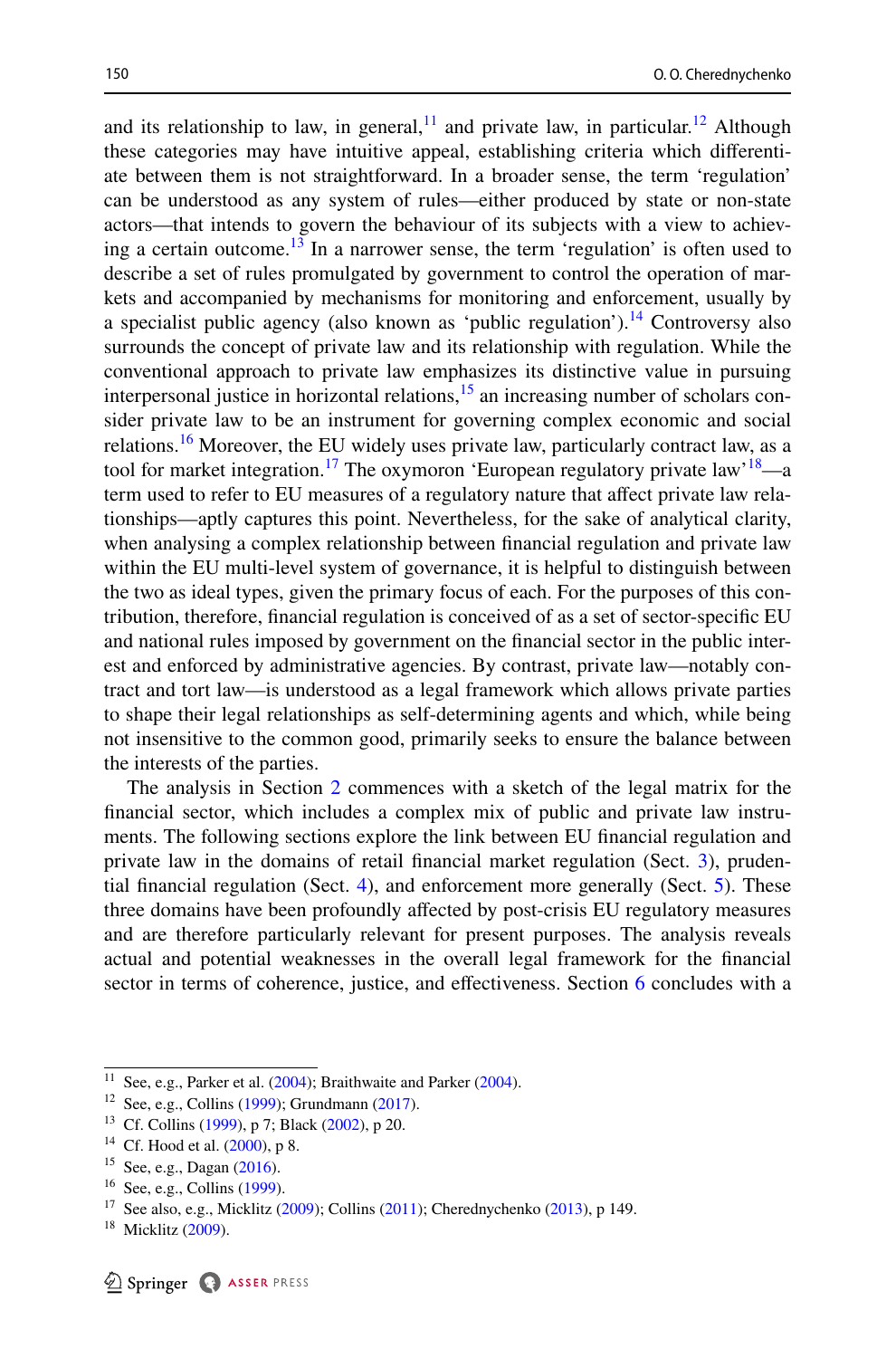recommendation for a more integrated approach to fnancial regulation and private law at the EU and national level.

# <span id="page-4-0"></span>**2 The Legal Matrix for Relationships Between Private Parties in the Financial Sector**

The growing importance of EU fnancial regulation as well as public supervision and enforcement in the private law domain has resulted in an overly complex legal matrix for relationships between private parties in the fnancial sector at the national level (see Fig. [1](#page-6-1)). The main components of this matrix include EU fnancial regulation, national administrative law, and national private law. In addition, multiple actors at the EU and Member State level are involved in rule-making, ensuring compliance with and the enforcement of multiple sets of rules. These include legislators, fnancial regulators (including three European Supervisory Authorities (ESAs)—the European Banking Authority (EBA), the European Securities and Markets Authority (ESMA), and the European Insurance and Occupational Pensions Authority (EIOPA), as well as the European Central Bank (ECB)), courts (including the Court of Justice of the European Union (CJEU), as well as national administrative and civil courts), alternative dispute resolution (ADR) bodies, and the fnancial industry. At present, all these actors face a major problem. There is no holistic theoretical framework to guide them in developing, interpreting and applying multiple sets of norms that directly or indirectly afect relationships between private parties in the fnancial sector.

There is general agreement that fnancial markets must be regulated because they are prone to failures. The potential market failures relate, for instance, to asymmetries of information between market participants and behavioural biases in consumer fnancial decision-making. And yet, one of the underlying causes of the recent global fnancial crisis is widely thought to have been a failure of the fnancial regulation itself—a failure to control misconduct by fnancial frms. The crisis has underlined the difficulties that regulatory measures generally face in capturing the complexity and dynamics of modern fnancial markets. As fnancial products and fnancial frms are in a constant state of fux, the process of identifying market failures, determining regulatory instruments, and ensuring their implementation is far from straightforward.

Moreover, the enforcement of applicable standards presents particular challenges for the development of a coherent, just and efective legal regime for the fnancial sector. Although the ultimate enforcement authority remains vested in state institutions, diferent public and private actors, such as fnancial regulators, courts, and ADR bodies, increasingly compete with one another in the enforcement domain.<sup>[19](#page-4-1)</sup> The emergence of a regulated market for dispute resolution, in which providing justice is a service, contributes to the increasing fragmentation of the legal matrix for

<span id="page-4-1"></span><sup>&</sup>lt;sup>19</sup> Wechsler and Tripković  $(2016)$  $(2016)$ .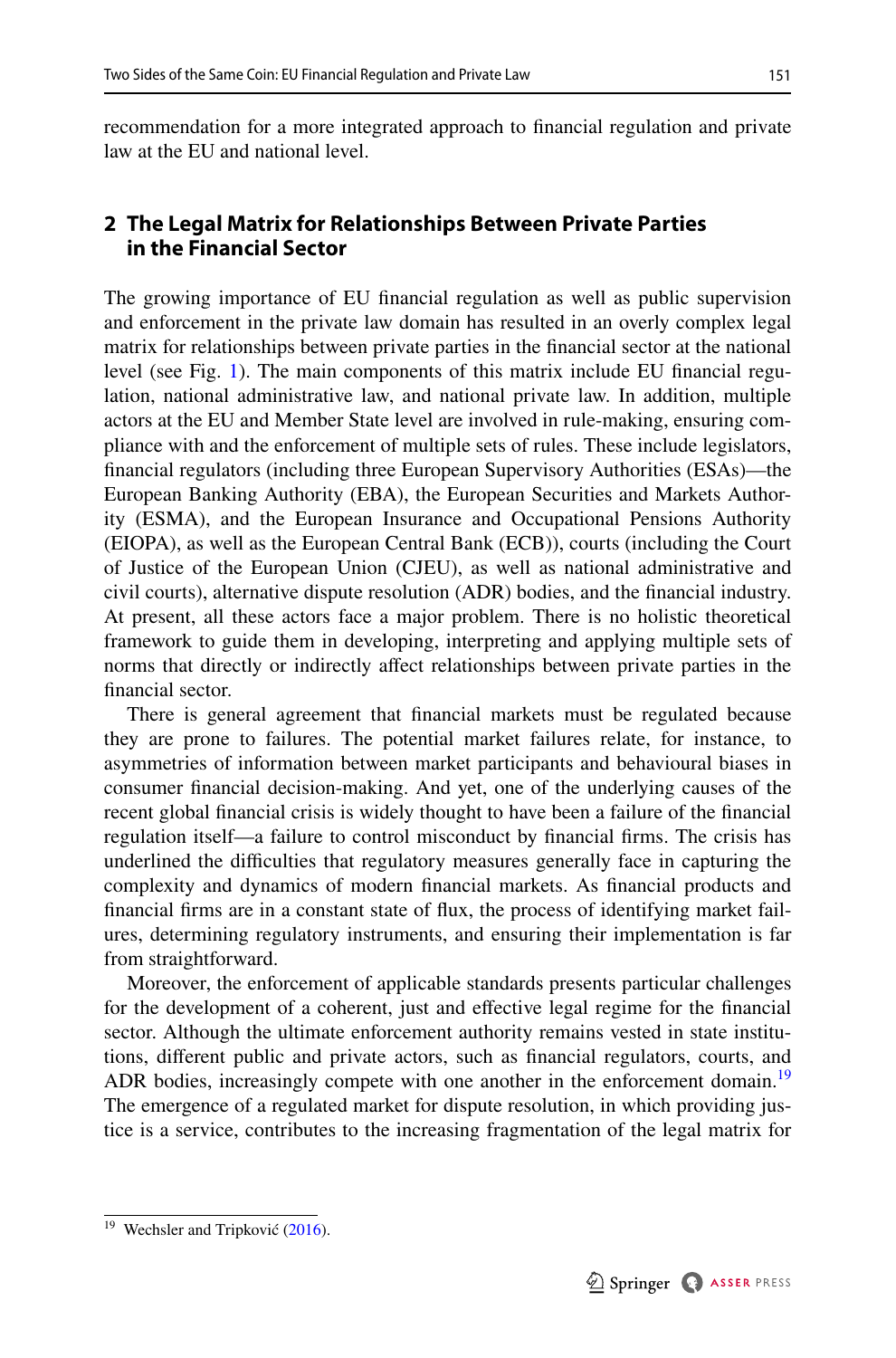interactions between private parties in the fnancial sector, making it increasingly difficult to navigate.

The private law dimension of fnancial markets deserves particular attention in this context. As Julia Black aptly observes:

Financial markets are inextricably interwoven with legal institutions as the products they trade in are legal, calculative and accounting constructs. Law does not just 'vindicate' fnancial instruments […], it constitutes them. Financial markets' development and innovation is thus facilitated by the 'law merchants' of the legal profession, who give material form to these synthetic constructs in legal opinions, standard form precedents and bespoke contracts which provide innovative ways in which to allocate rights and risks and exert a considerable infuence in shaping market practice. The terms of those contracts will be the terms, for the most part, on which markets operate. They create the products that set the terms on which risk is being distributed and the terms on which it will crystallize. $20$ 

A better understanding of the role of private law in constituting and regulating fnancial markets is thus key to ensuring regulatory success, and not only at national but also at EU level. In particular, gaining such understanding is in line with the European Commission's Better Regulation strategy.

According to the Commission, 'Better Regulation' is about designing EU policies and legislative instruments 'so that they achieve their objectives at minimum  $cost<sup>21</sup>$  Apart from efficiency, regulatory coherence and effectiveness are key in this context. However, the gap between fnancial regulation and private law in the current European policy discourse and legal scholarship may seriously undermine the efforts to meet these objectives. This gap is well illustrated by some examples from retail fnancial market regulation, prudential fnancial regulation, and the enforcement domain more generally, which are discussed below. These examples are also used to demonstrate how private law considerations can be given more weight in the EU's regulatory landscape, and not only when it comes to setting policy goals or standards, but also in the context of supervision and enforcement. For this purpose, we look at EU fnancial regulation through the 'private law' lens. Furthermore, the analysis of the enforcement landscape in the fnancial sector also shows how civil courts at Member State level could contribute to the realisation of EU policy goals when resolving disputes between private parties under private law. Here we look at national private law through the European 'regulatory' lens.

<span id="page-5-0"></span><sup>&</sup>lt;sup>20</sup> Black ([2001\)](#page-22-6), p 417.

<span id="page-5-1"></span><sup>&</sup>lt;sup>21</sup> European Commission [\(2017a\)](#page-23-3), p 4.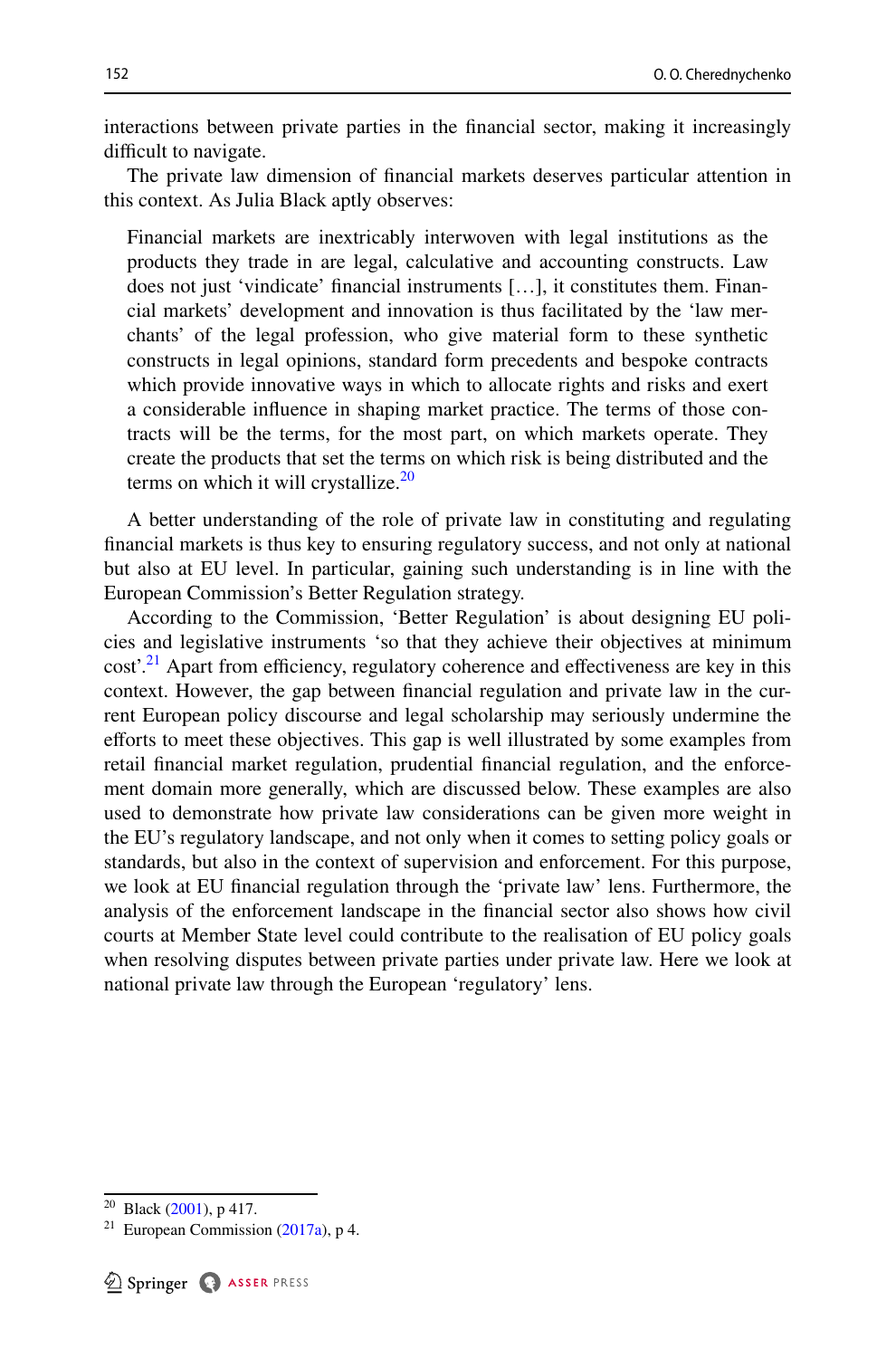

<span id="page-6-1"></span>**Fig. 1** The Legal Matrix for Relationships between Private Parties in the Financial Sector

## <span id="page-6-0"></span>**3 EU Retail Financial Market Regulation**

A close link between fnancial regulation and private law is, at least in theory, particularly evident in the area of retail market regulation, the bulk of which is comprised of conduct of business rules. In the post-crisis conduct of business regulation adopted by the EU, one can distinguish between contract-related rules of business conduct and organisational requirements. The former are standards of behaviour that a fnancial frm should observe in contractual dealings with customers (e.g., a duty to know one's customer or a duty not to accept inducements from third parties). The latter are associated with requirements for the internal organisation of the activities of a fnancial frm, irrespective of the relationship with the client (e.g., product governance rules). Although such rules are regulatory and mostly supervisory in nature, in essence they determine how fnancial frms should treat their customers, and thus inevitably shape the relationships between private parties in the marketplace.<sup>22</sup> Moreover, many contract-related rules of business conduct (e.g., a duty to know one's customer) even originated in the traditional private laws of the Member States.<sup>[23](#page-6-3)</sup>

Yet, a closer look at EU retail fnancial market regulation through the 'private law' lens reveals that the link between the regulatory dimension and traditional

<span id="page-6-2"></span> $22$  See also Marcacci [\(2017](#page-24-5)).

<span id="page-6-3"></span><sup>23</sup> For Germany, cf., e.g., BGH 6 July 1993, BGHZ 123, 126 = NJW 1993, 2433 (*Bond*). See also Cherednychenko [\(2014a\)](#page-22-0), p 40.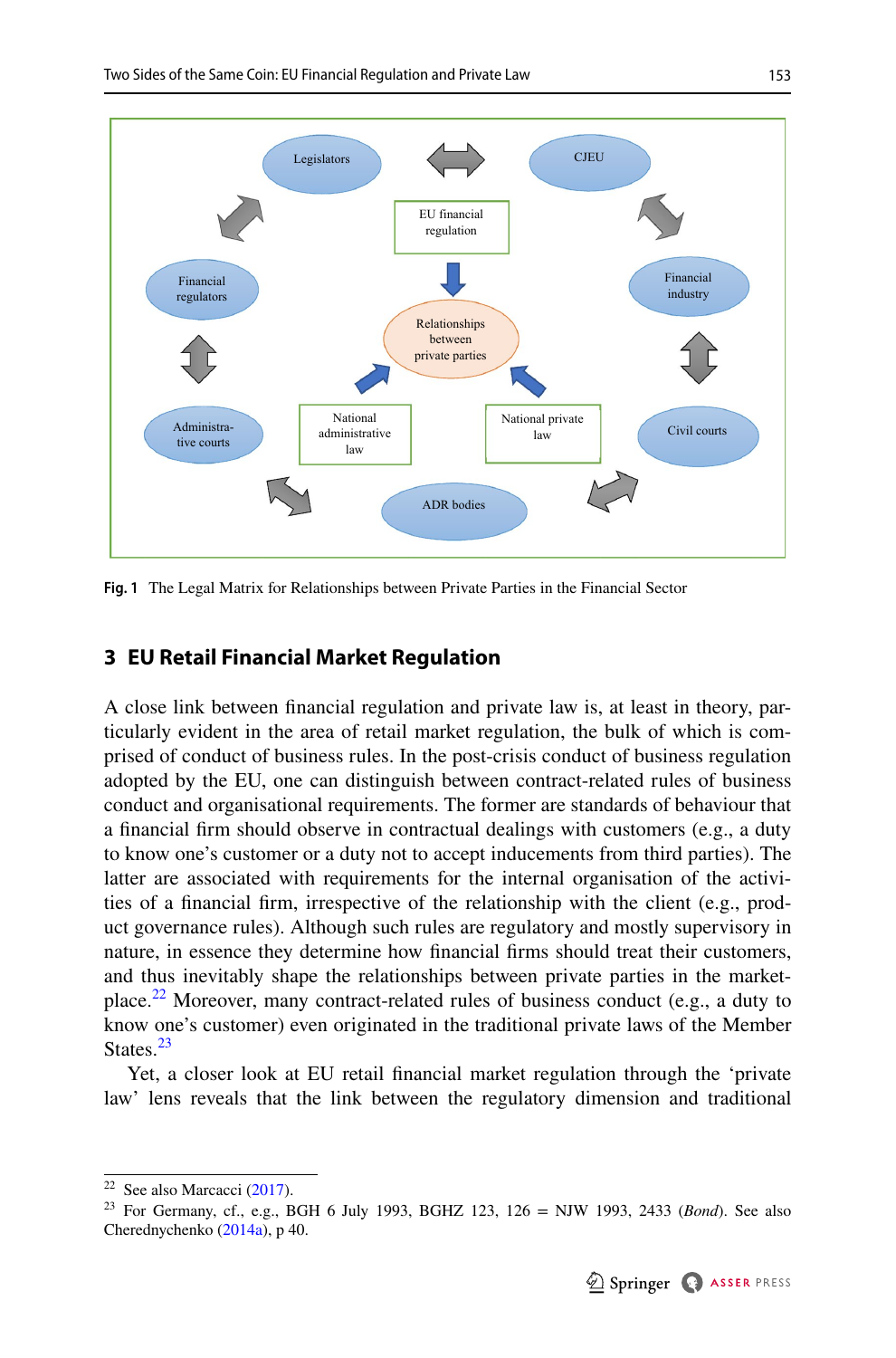private law in this domain is far less straightforward than might initially appear. While the need for a high level of fnancial consumer protection has been acknowledged by the EU, the relationship between the parties to consumer fnancial contracts has never been its central concern. Unlike traditional national private law, EU retail fnancial market regulation regards the contracting parties not as ends in themselves with their own justifed interests, but rather as market functionaries, such as consumers, retail investors, investment frms or mortgage credit intermediaries, which play their roles in the internal market. $24$  Consumer financial contracts and private law more generally are seen as vehicles of fnancial market integration. Whereas EU retail fnancial market regulation generally aims to ensure fnancial consumer/ retail investor protection, these specifc objectives are linked to the promotion of the single market as a meta-goal. Accordingly, protective measures are primarily justified by the considerations of ensuring access to the internal market.<sup>25</sup> Insofar as EU retail fnancial market regulation is concerned with balancing the interests of fnancial frms and their customers, this interpersonal dimension typically plays a subsidiary role.<sup>[26](#page-7-2)</sup> Whether a particular EU measure will confer private law rights or remedies on fnancial consumers/retail investors appears to be primarily dictated by the path dependency of harmonisation in a given area (notably the pre-existence of the national or EU legal framework that would ensure such rights) and/or the political constraints surrounding the EU law-making process (notably resistance by the industry and/or (some) Member States to the harmonisation of private law remedies, such as civil liability). $27$  It does not therefore come as a surprise that, overall, EU retail financial market regulation suffers from an interpersonal justice deficit.<sup>[28](#page-7-4)</sup>

The weak link between fnancial regulation and private law in the EU policy discourse is manifest in contradictions and tensions between the post-crisis policies and regulatory objectives, demonstrating no coherent policy agenda for retail fnancial markets. For example, the diferent political backgrounds to the Consumer Credit Directive $29$  and Mortgage Credit Directive $30$  have resulted in peculiar differences in the levels of consumer protection with respect to non-mortgage and mortgage credit in the EU. In particular, while the pre-crisis Consumer Credit Directive has only introduced a limited duty of responsible lending which does not specify the consequences of the negative outcome of the consumer's creditworthiness assessment,<sup>31</sup> the post-crisis Mortgage Credit Directive has obliged the creditor to refuse to grant

<span id="page-7-0"></span><sup>24</sup> Cf. Micklitz [\(2009](#page-24-4)); Davies ([2016\)](#page-23-4), p 327; Collins [\(2018](#page-23-5)), p 321.

<span id="page-7-1"></span><sup>&</sup>lt;sup>25</sup> Cf. Micklitz [\(2011](#page-24-6)), pp 3 et seq.; Micklitz [\(2018](#page-24-7)), pp 2 et seq.

<span id="page-7-2"></span><sup>&</sup>lt;sup>26</sup> Cf. Hesselink ([2016\)](#page-24-8), pp 438 et seq.; Collins ([2018\)](#page-23-5), p 321.

<span id="page-7-3"></span> $27$  Cherednychenko ([2020b\)](#page-23-6), p 19.

<span id="page-7-4"></span><sup>&</sup>lt;sup>28</sup> Cf. Hesselink ([2016\)](#page-24-8), p 445, who points to a 'possible deficit in civil justice' in the EU more generally.

<span id="page-7-5"></span><sup>&</sup>lt;sup>29</sup> Directive 2008/48/EC of the European Parliament and of the Council of 23 April 2008 on credit agreements for consumers and repealing Council Directive 87/102/EEC, OJEU 2008 L 133/66.

<span id="page-7-6"></span><sup>&</sup>lt;sup>30</sup> Directive 2014/17/EU of the European Parliament and of the Council of 4 February 2014 on credit agreements for consumers relating to residential immovable property and amending Directives 2008/48/ EC and 2013/36/EU and Regulation (EU) No. 1093/2010, OJEU 2014 L 60/34 (Mortgage Directive).

<span id="page-7-7"></span><sup>&</sup>lt;sup>31</sup> Consumer Credit Directive, Art. 8.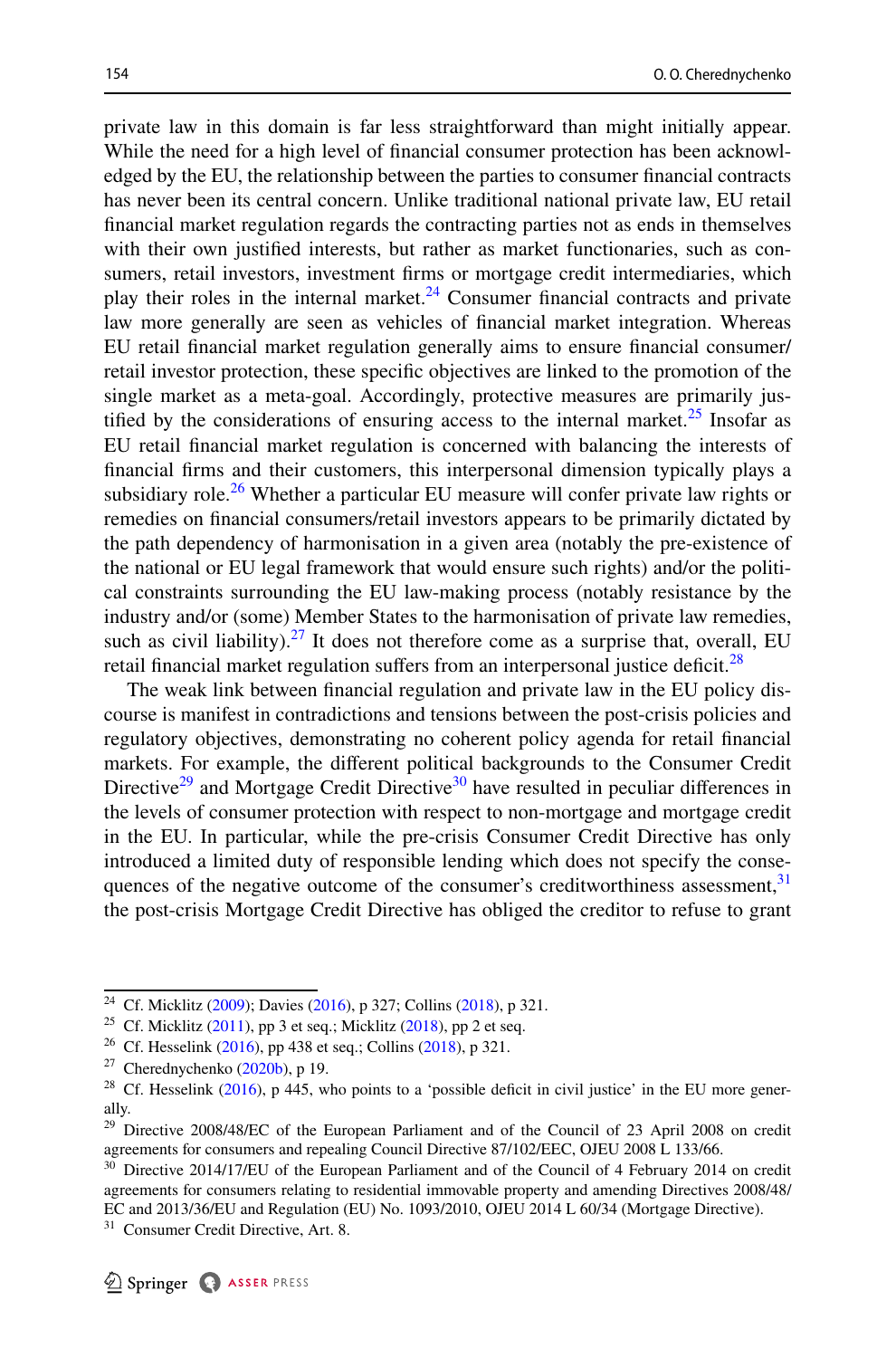credit to the consumer in such a case.<sup>32</sup> By introducing a stricter responsible lending obligation, the Mortgage Directive has clearly departed from the more liberal approach of the Consumer Credit Directive and struck a diferent balance between access to credit and consumer protection against overindebtedness. One may question, however, to what extent the fundamental diferences in the levels of consumer protection between the two directives are justifed. After all, problems of irresponsible lending exist not only in secured but also in unsecured credit markets, particu-larly those associated with high-cost credit, such as payday loans.<sup>[33](#page-8-1)</sup>

It is also telling that the current EU regulatory framework for consumer credit is not well equipped to address the novel risks involved in consumer peer-to-peer lending (P2PL)—a newly emerging form of crowdfunding that connects those who lend money directly with those who need fnancing by means of an electronic platform outside the conventional fnancial system. While P2PL raises profound concerns in terms of both consumer borrower and consumer lender protection,  $34$  it falls outside the scope of the Consumer Credit Directive. Moreover, these concerns appear to be of only secondary importance in the context of the EU eforts to promote this novel form of fundraising as part of its economic growth agenda.<sup>[35](#page-8-3)</sup> According to the European Commission, the overall aim of its initiative for an EU regulatory framework for crowd and peer-to-peer fnance is 'to enable crowdfunding activity to grow by making better use of the Single Market potential'.<sup>36</sup> Further, the Commission's recent proposal for a regulation on European crowdfunding service providers is lim-ited to business lending and thus does not include consumer P2PL.<sup>[37](#page-8-5)</sup>

The tensions between various EU policy objectives also become clear in the context of retail investment services. On the one hand, the post-crisis era has witnessed a revolutionary intervention in the product life-cycle and remuneration structures in the distribution chain, indicating a major shift from the information paradigm of retail investor protection to more intrusive forms of financial regulation.<sup>38</sup> These include organisational requirements imposed on product design processes within investment frms, the powers of fnancial regulators to prohibit investment products, and bans on third party inducements by investment frms when providing independent investment advice and portfolio management to customers.<sup>39</sup> The MiFID II/ MiFIR regime, which contains the respective rules, reveals the EU legislator's distrust in the retail investors' and markets' ability to support optimal choices and the attempt to construct 'safe spaces' within which retail investors can operate.<sup>40</sup>

On the other hand, however, the EU legislator appears to have a diferent image of the retail investor in mind in the context of the Banking Union—the post-crisis

<span id="page-8-0"></span><sup>&</sup>lt;sup>32</sup> Mortgage Credit Directive, Art. 18.

<span id="page-8-1"></span><sup>&</sup>lt;sup>33</sup> Cherednychenko and Meindertsma ([2019\)](#page-23-8); Ramsay ([2016\)](#page-25-4), p 159.

<span id="page-8-2"></span> $34$  See, e.g., Ferrarini and Macchiavello [\(2017](#page-24-11)), p 690.

<span id="page-8-3"></span><sup>35</sup> Cf. Moloney [\(2015](#page-24-9)), p 744.

<span id="page-8-4"></span> $36$  European Commission [\(2017b](#page-23-7)), p 2.

<span id="page-8-5"></span><sup>37</sup> European Commission [\(2018c\)](#page-24-10).

<span id="page-8-6"></span><sup>&</sup>lt;sup>38</sup> On this in more detail, see, e.g., Cherednychenko [\(2014c](#page-22-7)); Moloney [\(2018](#page-25-3)).

<span id="page-8-7"></span><sup>39</sup> See, e.g., MiFID II, Art. 24 and MiFIR, Arts. 40-42.

<span id="page-8-8"></span><sup>40</sup> Moloney [\(2018](#page-25-3)), p 258.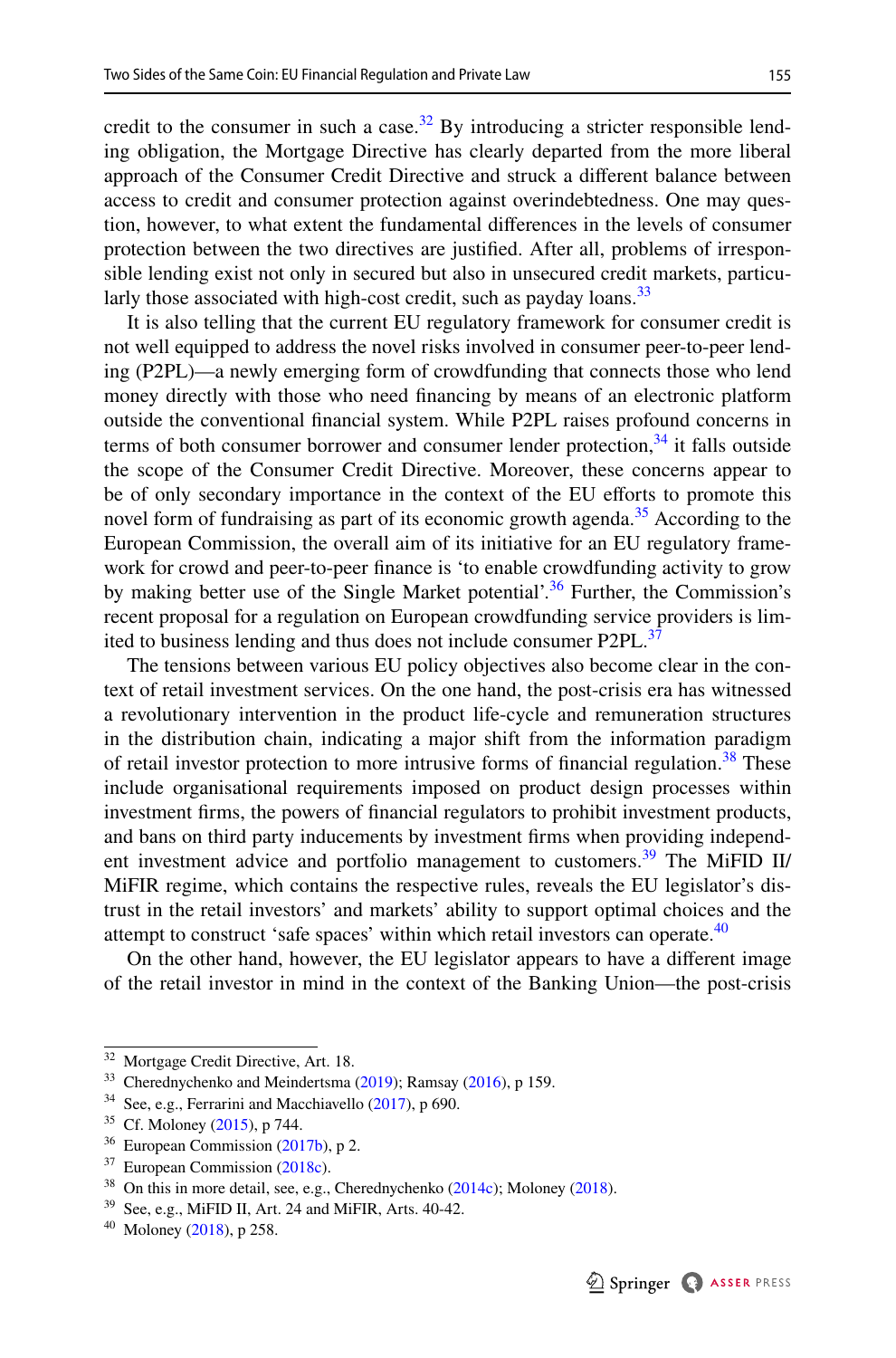regulatory and supervisory reform package to reinforce fnancial stability in the EU—, and particularly within the Single Supervisory Mechanism (SSM) concerned with bank resolvability.<sup>41</sup> When it comes to retail investment in complex bank securities, retail investor holders of such securities tend to be regarded as 'responsible financial citizens', capable of bearing losses following bank resolution.<sup>42</sup> Similarly, while FinTech is currently posing particular challenges for retail investor protection, notably in relation to investment-based crowdfunding,  $^{43}$  the European Commission's FinTech Action Plan<sup>44</sup> related to its Capital Markets Union agenda<sup>45</sup> is first and foremost directed at fostering consumer/investor access to fnancial services. Even though the Action Plan highlights the need for a high level of consumer protection with regard to fintech, $^{46}$  $^{46}$  $^{46}$  it is predominantly concerned with fostering innovation in this area, in particular through an EU-level regulatory 'sandbox' for fintech firms.<sup>[47](#page-9-6)</sup> Such an approach may lead to the construction of an excessively facilitative specialist regime for fntech providers of investment services that is out of touch with the predominantly protective regime for other providers under MiFID II/MiFIR.<sup>[48](#page-9-7)</sup>

Thus, the analysis of the current EU retail fnancial market policy space through the 'private law' lens reveals the vulnerable position of the fnancial consumer/retail investor interests therein. While the post-crisis EU regulatory measures are generally more paternalistic and interventionist than those adopted pre-crisis, fnancial consumer/retail investor protection can still be trumped by more dominant considerations related to the promotion of fnancial stability, consumer access to the markets or technological innovation. A stronger focus on the private law dimension of retail fnancial markets is needed in order to develop a more coherent regulatory agenda that would take interpersonal justice, and thence the interests of the weaker private parties as such, more seriously.

<span id="page-9-0"></span><sup>41</sup> See, e.g., Directive 2013/36/EU of the European Parliament and of the Council of 26 June 2013 on access to the activity of credit institutions and the prudential supervision of credit institutions and investment frms, amending Directive 2002/87/EC and repealing Directives 2006/48/EC and 2006/49/EC, OJEU 2013 L 176/338 (CRD IV) and Council Regulation (EU) No. 1024/2013 of 15 October 2013 conferring specifc tasks on the European Central Bank concerning policies relating to the prudential supervision of credit institutions, OJEU 2013 L 287/63 (SSM Regulation).

<span id="page-9-1"></span> $42$  Moloney [\(2018](#page-25-3)), p 287.

<span id="page-9-2"></span><sup>43</sup> Moloney [\(2018](#page-25-3)), p 286.

<span id="page-9-3"></span><sup>44</sup> European Commission [\(2018b](#page-24-12)).

<span id="page-9-4"></span><sup>45</sup> European Commission [\(2015](#page-23-9)).

<span id="page-9-5"></span> $46$  European Commission [\(2018b](#page-24-12)), p 3.

<span id="page-9-6"></span><sup>&</sup>lt;sup>47</sup> European Commission [\(2018b](#page-24-12)), pp 7 et seq. See also European Securities and Markets Authority ([2017\)](#page-24-13) and speech by ESMA Chair Steven Maijoor 'A Measured Approach to Fintech', 27 February 2018 ([https://www.esma.europa.eu/sites/default/fles/library/esma71-319-70\\_second\\_annual\\_fntech\\_and\\_digit](https://www.esma.europa.eu/sites/default/files/library/esma71-319-70_second_annual_fintech_and_digital_innovation_conference_-_stanhope_hotel_brussels.pdf) [al\\_innovation\\_conference\\_-\\_stanhope\\_hotel\\_brussels.pdf](https://www.esma.europa.eu/sites/default/files/library/esma71-319-70_second_annual_fintech_and_digital_innovation_conference_-_stanhope_hotel_brussels.pdf), accessed 23 April 2019).

<span id="page-9-7"></span> $48$  Cf. Moloney [\(2018](#page-25-3)), p 297.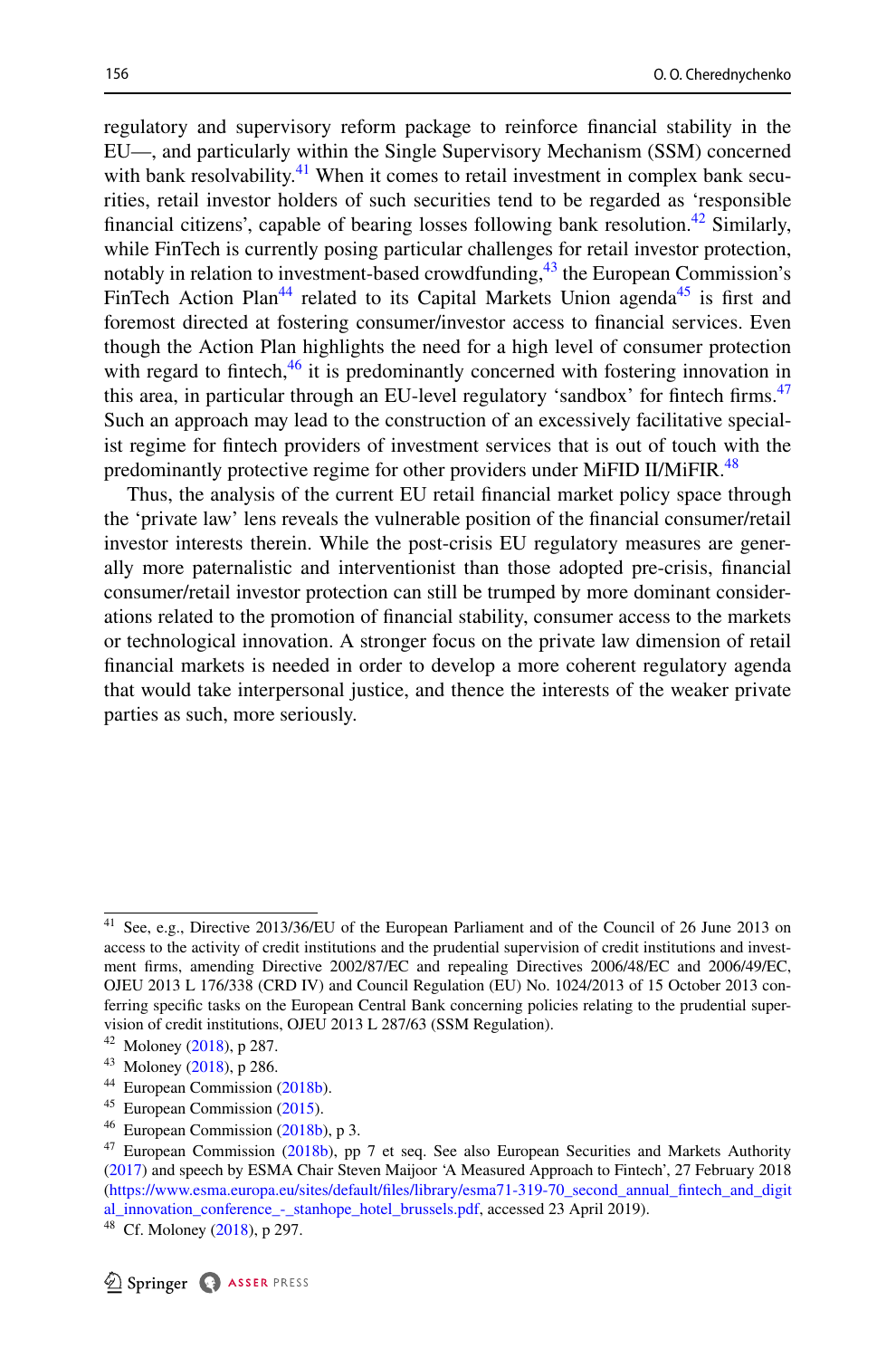#### <span id="page-10-0"></span>**4 EU Prudential Financial Regulation**

Prudential regulation of the fnancial sector is concerned with the safety and soundness of individual fnancial frms (that is, micro-prudential regulation), and with systemic risks to the fnancial system as a whole (that is, macro-prudential regulation). Micro- and macro-prudential regulation generally complement each other in ensuring fnancial stability and impose requirements on, among others, capital, remuneration, governance arrangements, and management bodies. The harmonisation of prudential regulation has also been one of the priorities of the European Commission in the Banking Union context. While the prudential regulatory measures adopted within this framework may affect private law relationships,  $49$  their effectiveness depends on, among other factors, how fnancial frms treat their customers. This points to a link between prudential regulation and private law, and raises the question of whether prudential regulation is sufficiently sensitive to the private law aspects of the phenomena that it seeks to regulate.

Let me illustrate this point by using the example of culture in fnancial frms. The recent global fnancial crisis has made it clear that human behaviour plays a critical role in the functioning of fnancial frms and afects their performance. Therefore, post-crisis the culture in fnancial frms has come under supervisory scrutiny, both at the EU and national level. Two methods can be identifed in this context: (a) at an individual level—the ft and proper test for board members as the carriers of culture in fnancial frms, and (b) at a group level—ensuring safeguards against risky behaviour.

The ft and proper test must ensure that individuals who pose a risk to the proper functioning of a fnancial frm do not enter that frm and do not continue in their function if a serious issue arises. The frms have primary responsibility for selecting and nominating individuals for a management body who comply with the requirements for ftness and propriety. Financial supervisory authorities act as gatekeepers. Within the SSM, the ECB decides on the appointment of management body members of the significant credit institutions that fall under its direct supervision.<sup>50</sup> The ECB and the national competent authorities (NCAs) jointly assess the ftness and propriety of new board members against fve criteria: experience, reputation, conficts of interests and independence of mind, time commitment, and collective suitability.<sup>51</sup> When applying these criteria, the ECB follows a case-by-case approach which takes into account the peculiarities of national law. What is striking about the ECB's approach to ft and proper assessments, however, is that it does not explicitly consider the past performance of prospective board members with respect to customer treatment. Has the fnancial frm previously led by the individual concerned treated its customers fairly? Or has it been involved in the mis-selling of fnancial products, as evidenced by the decisions of a fnancial regulator, an ADR board and/ or a civil court? And if so, can that individual efectively lead another fnancial frm?

<span id="page-10-1"></span><sup>49</sup> See, e.g., Grundmann ([2015\)](#page-24-14); Möslein ([2015\)](#page-25-5).

<span id="page-10-2"></span><sup>50</sup> SSM Regulation, Art. 4(1)(e). On this in more detail, see Busch and Teubner [\(2020](#page-22-8)).

<span id="page-10-3"></span><sup>&</sup>lt;sup>51</sup> European Central Bank [\(2018](#page-23-10)). See also Busch and Teubner ([2020\)](#page-22-8).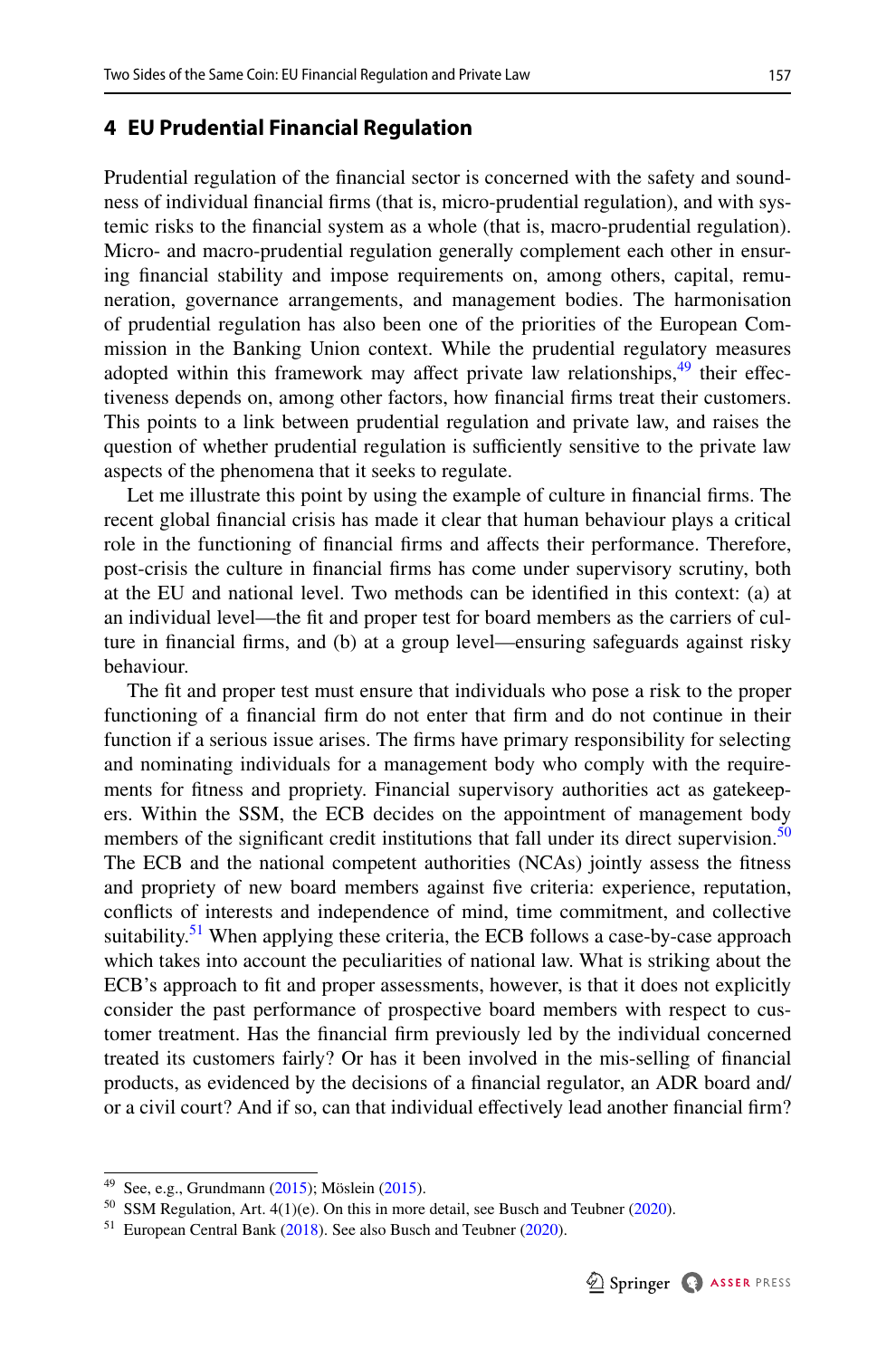At present, these questions are not directly relevant for the purposes of the ft and proper test at the EU level. But they do matter when the respective regulatory standards are assessed through the 'private law' lens, which highlights the relevance for prudential purposes of the fnancial frm's past conduct in the product development and distribution phases. After all, incorporating this factor into the ft and proper test could prevent new mis-selling cases, thereby enhancing the efectiveness of prudential regulation.

The other method of improving the culture in fnancial frms—ensuring safeguards against risky behaviour—raises similar concerns. Financial regulators are increasingly targeting the group level by supervising group dynamics and decision-making in the boardroom. In particular, the Financial Stability Board (FSB) has identifed foundational elements of a sound risk culture in a fnancial institution that should be considered by financial supervisory authorities.<sup>52</sup> These indicators include tone from the top, accountability, efective communication and challenge, and incentives. The Dutch Central Bank, for example, appears to go even further. In order to identify irresponsible and unethical behaviour, it applies three frameworks for assessing the culture in a fnancial frm: (1) the board's efectiveness (observing group dynamics and decision-making in the boardroom); (2) the risk culture (determining to what extent specifc behavioural patterns in a fnancial frm infuence risktaking); and (3) the efectiveness of institutional change (determining to what extent groups in a financial firm are willing to change).<sup>53</sup> Yet again, however, the private law implications of the culture of fnancial frms are currently not taken into account in such assessments. In particular, fnancial regulators do not consider whether a particular culture regarded as sound has produced a positive impact on the design of fnancial products or customer treatment in the distribution phase. It is generally assumed that a sound culture at the top is crucial to ensuring that fnancial frms put customers' interests frst. But so far little is known about the precise modalities of the relationship between the two.

Thus, the assessment of fnancial stability-oriented prudential regulation through the 'private law' lens highlights the need to better integrate the conduct of business aspects in the prudential domain. As the preceding analysis has shown, how fnancial frms interact with their customers has been shaped by the EU conduct of business regulation (mostly in the form of European supervision private law as defned above) and traditional national private law. The link between prudential regulation, the conduct of business regulation and private law is currently underdeveloped. However, a change appears to be underway.

Most notably, there is growing attention in the prudential sphere to the conduct of fnancial frms towards their customers, refecting the fact that severe patterns of misconduct, including the mis-selling of fnancial products, may adversely affect financial stability.<sup>[54](#page-11-2)</sup> In particular, EBA has deployed prudential supervisory

<span id="page-11-0"></span><sup>52</sup> Financial Stability Board ([2014\)](#page-24-15).

<span id="page-11-1"></span><sup>53</sup> Cherednychenko ([2017\)](#page-23-11), p 844, with reference to Frank Elderson, Executive Director of the Dutch Central Bank (*De Nederlandse Bank*). See also De Nederlandse Bank ([2015\)](#page-23-12).

<span id="page-11-2"></span><sup>&</sup>lt;sup>54</sup> On this in more detail, see, e.g., Moloney ([2018\)](#page-25-3), pp 275 et seq.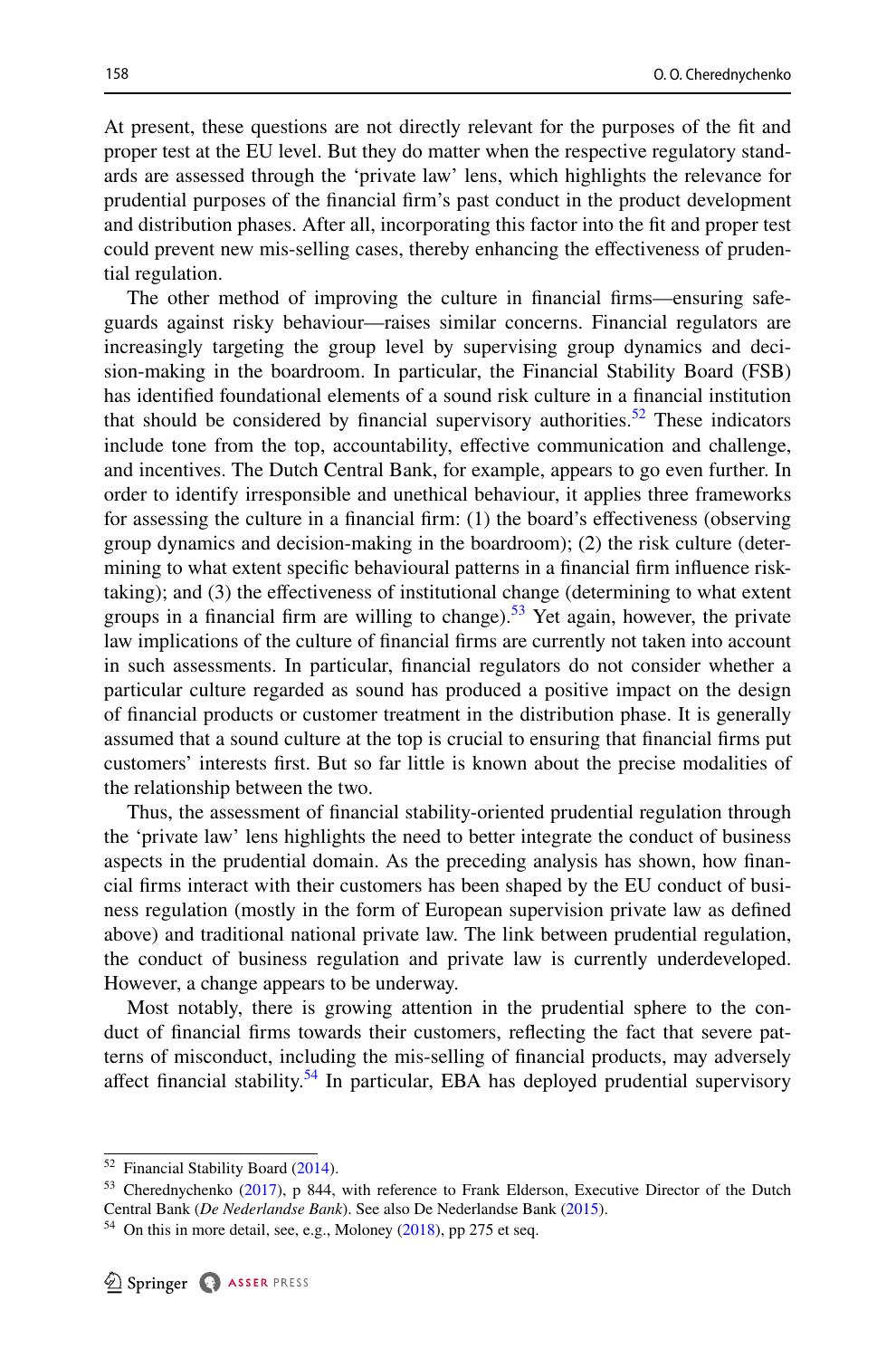strategies to address 'conduct risk' defned as 'the current or prospective risk of losses to an institution arising from inappropriate supply of fnancial services including cases of wilful or negligent misconduct'[.55](#page-12-0) In the context of the Capital Requirements Directive IV (CRD IV)/Capital Requirements Regulation (CRR),  $56$ for example, EBA required national authorities to consider a bank's exposure to conduct risk, including in relation to poorly designed distribution channels, conficts of interest in the conduct of business, product mis-selling, in both retail and wholesale markets, and unfair processing of customer complaints.<sup>57</sup> Indicators of conduct risk include sanctions imposed by relevant authorities and complaints made against the bank in terms of numbers and the amounts at stake. Misconduct can lead to additional, costly capital requirements for a bank. Furthermore, conduct risk has also been incorporated within EU bank stress tests which have been coordinated through EBA. In particular, the 2018 stress test of 48 major EU banks, which required a consideration of the impact of conduct risk on bank capital, found that conduct risk losses accounted for EUR 54 billion.<sup>58</sup> The inclusion of conduct risk among the risks against which fnancial frms are stress tested and required to provide capital under prudential regulation internalises within the frms, through capital charges, the costs of misconduct in the private law domain, generating cost-based incentives to treat customers fairly.

The embedment of conduct risk in prudential regulation also refects an international trend. In particular, the Financial Stability Board (FSB) responsible for promoting global fnancial stability has recently come up with a toolkit for fnancial frms and regulators to strengthen corporate governance in order to mitigate the risk of misconduct, including product mis-selling in retail financial markets.<sup>[59](#page-12-4)</sup> FSB has focused on three interrelated aspects considered to be especially important from a fnancial stability perspective: (a) cultural drivers of misconduct; (b) individual responsibility and accountability; and (c) the 'rolling bad apples' phenomenon, which refers to individuals who engage in misconduct in one frm but are subsequently employed elsewhere. The toolkit shows how the conduct risk can be incorporated within the corporate governance structures and related supervisory strategies, and can thus be used to fll some of the gaps in the supervision of culture at an individual and group level identifed above. For example, fnancial regulators could require frms to regularly reassess and revalidate the conduct or suitability of the employees deemed to pose the greatest risk to customers; $\frac{60}{10}$  $\frac{60}{10}$  $\frac{60}{10}$  provide methods for frms to exchange meaningful information on employees, such as databases; $\frac{61}{1}$  $\frac{61}{1}$  $\frac{61}{1}$  and build a supervisory programme focused on culture to mitigate the risk

<span id="page-12-0"></span><sup>55</sup> See, e.g., European Banking Authority [\(2018a\)](#page-23-13), p 22.

<span id="page-12-1"></span><sup>56</sup> Regulation (EU) No. 575/2013 of the European Parliament and of the Council of 26 June 2013 on prudential requirements for credit institutions and investment frms and amending Regulation (EU) No. 648/2012, OJEU 2013 L 176/1.

<span id="page-12-2"></span><sup>57</sup> European Banking Authority [\(2018a\)](#page-23-13), pp 108-109.

<span id="page-12-3"></span><sup>58</sup> European Banking Authority [\(2018b](#page-23-14)), p 40.

<span id="page-12-4"></span><sup>&</sup>lt;sup>59</sup> Financial Stability Board ([2018\)](#page-24-16).

<span id="page-12-5"></span><sup>60</sup> Financial Stability Board ([2018\)](#page-24-16), tool 18.

<span id="page-12-6"></span><sup>&</sup>lt;sup>61</sup> Financial Stability Board ([2018\)](#page-24-16), tool 19.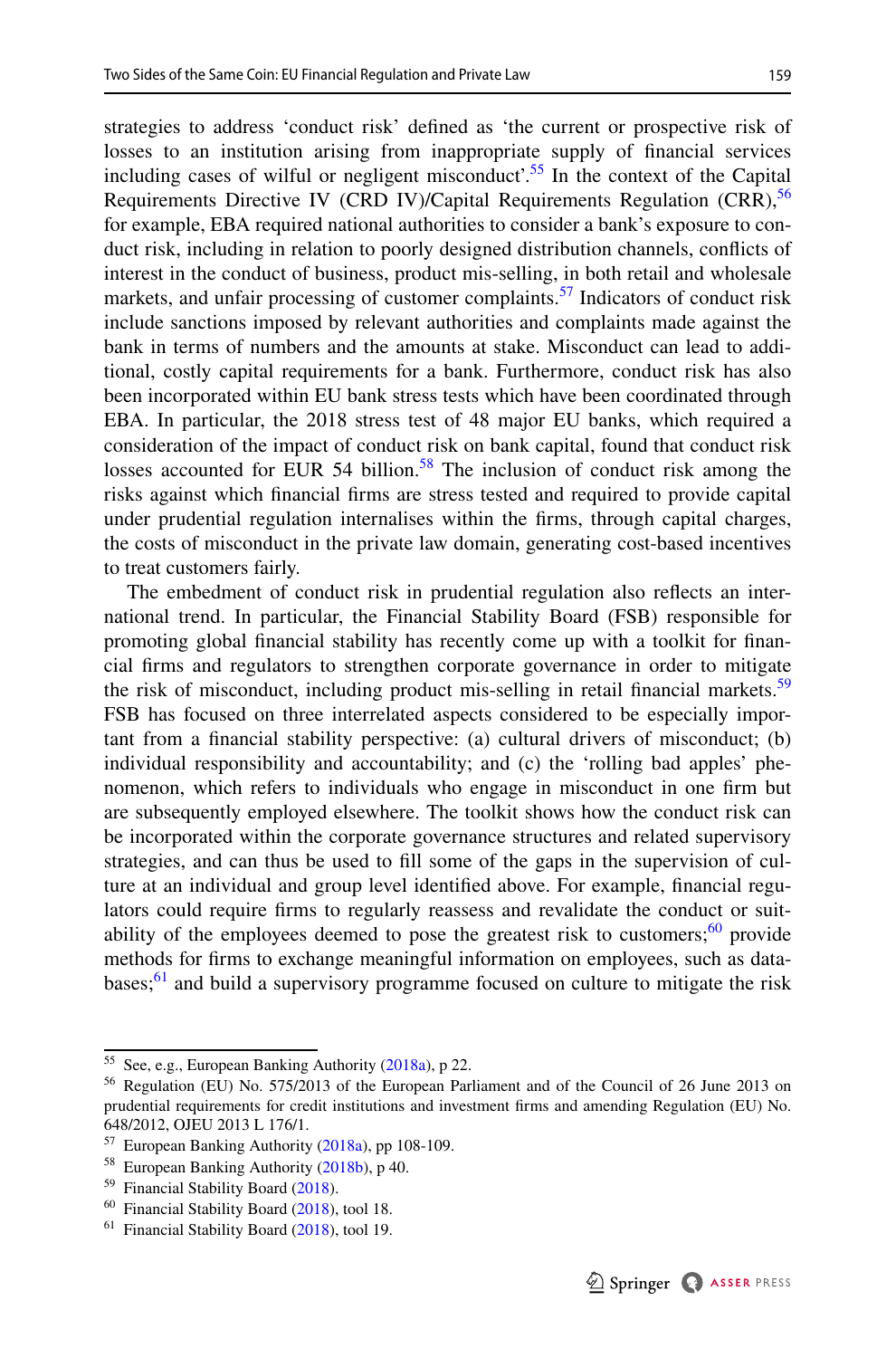of misconduct. $62$  While the tools are described in rather general terms, they strongly encourage legislators and prudential regulators to think creatively about how to embed the conduct risk, and thus the private law aspects associated therewith, in the prudential ambit.

### <span id="page-13-0"></span>**5 Enforcement of EU Financial Regulation**

### **5.1 EU Level**

Efective enforcement in terms of reducing the incidence of harmful behaviour and at the least cost for both the regulators and the regulated is vital to the ability of EU fnancial regulation to attain desired outcomes. Accordingly, eforts to set standards must be allied to effective supervisory and enforcement strategies. $63$  However, the development of such strategies is seriously hampered by the gap between fnancial regulation and private law, which is most evident in the current enforcement landscape.

First, the rise of public supervision and enforcement in the private law domain poses many new challenges in developing an adequate enforcement strategy at the EU and national level. $64$  In particular, one may question to what extent European supervision private law actually lends itself to formal enforcement actions with the use of pecuniary penalties and other punitive administrative sanctions. Such sanctions are prescribed, for example, by MiFID II. This directive specifes not only the range of administrative sanctions, including pecuniary penalties, which should be employed for certain types of breaches of investor protection rules, but also how the determination as to the appropriate sanction and the level of that sanction should be made.<sup>[65](#page-13-4)</sup> But is this enforcement mode fit for purpose when it comes to the openended regulatory obligations of investment frms towards their customers which leave much discretion to the frms in terms of compliance?

Consider, for example, a duty to act 'honestly, fairly and professionally in accordance with the best interests of its clients' when providing investment services or a duty to ensure that fnancial instruments for sale to clients 'are designed to meet the needs of an identified target market of end clients'.<sup>[66](#page-13-5)</sup> By placing a significant degree of responsibility for compliance on fnancial frms, conduct of business rules of this kind compensate for the limitations of prescriptive command and control regulation in capturing the complexity of fnancial markets. They allow fnancial frms to engage with the regulatory goals and spirit, and thus have the potential to prompt a cultural reorientation within the fnancial sector towards customers' interests and needs. However, resorting to top-down formal enforcement actions with the use

<span id="page-13-1"></span> $62$  Financial Stability Board ([2018\)](#page-24-16), tool 4.

<span id="page-13-2"></span><sup>63</sup> See also Moloney [\(2006](#page-24-17)), p 425.

<span id="page-13-3"></span> $64$  On this in more detail, see Cherednychenko  $(2015b)$  $(2015b)$ .

<span id="page-13-4"></span><sup>65</sup> MiFID II, Arts. 70–72.

<span id="page-13-5"></span> $66$  MiFID II, Art. 24(1) and MiFID II, Art. 24(2), respectively.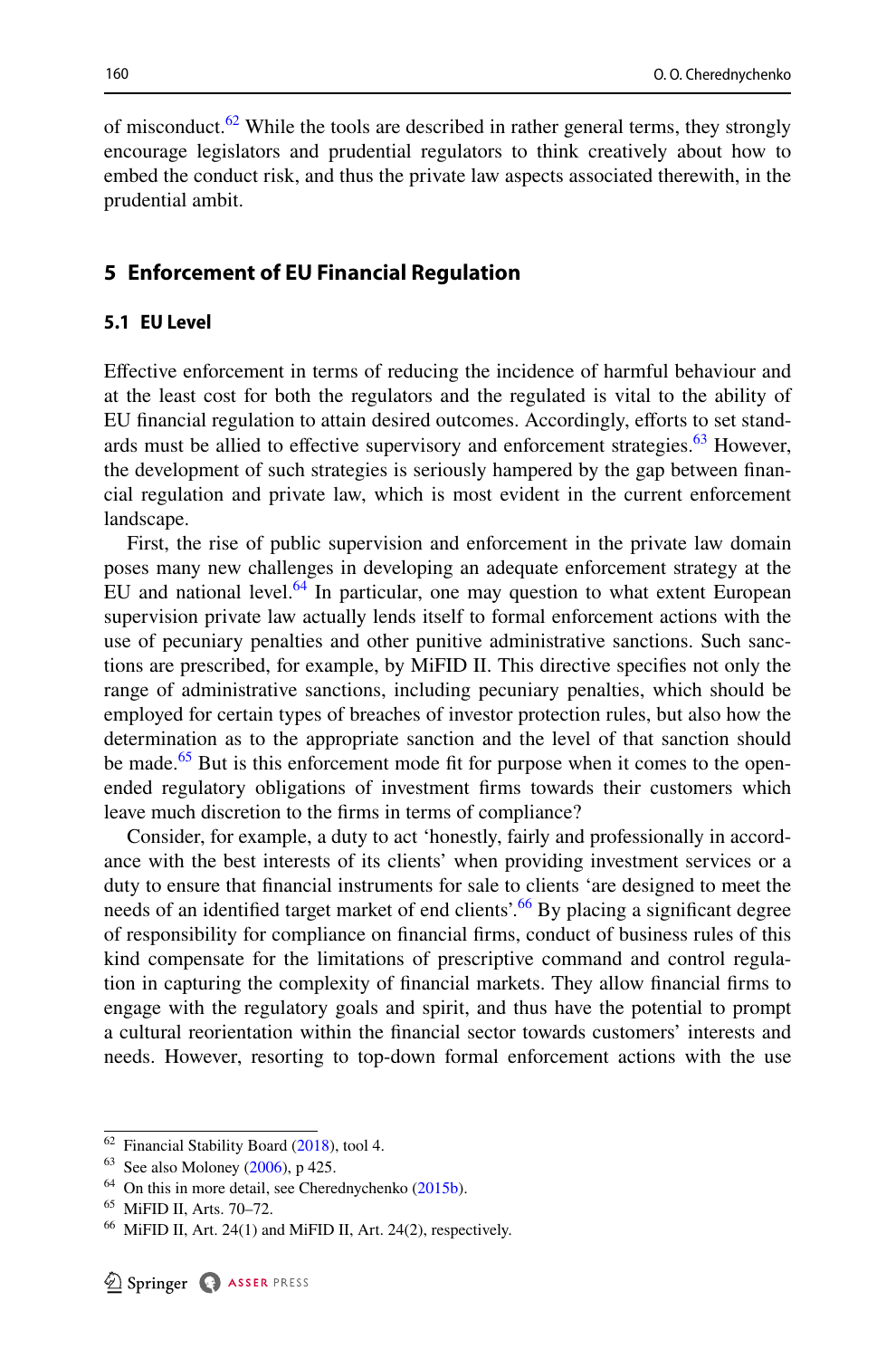of punitive administrative sanctions may stand in the way of realising this potential. This is particularly true for the product governance obligations of investment frms that manufacture fnancial instruments, partly because the fnancial regulators themselves have accumulated very little experience so far with this quite intrusive regulatory technique. It is noteworthy in this context that the Dutch Authority for the Financial Markets (*Autoriteit fnanciële markten* (AFM)), for example, tends to engage in a dialogue with fnancial frms about what constitutes a good fnancial product rather than to impose its own vision.

Furthermore, despite the rise of public enforcement, private enforcement by individuals or their groups remains necessary for EU fnancial regulation to achieve its policy goals.<sup>[67](#page-14-0)</sup> After all, by exercising their liability rights, whether contractual or otherwise, customers play an important role in promoting responsible, customeroriented behaviour by financial firms.<sup>68</sup> The importance of private enforcement in the fnancial services sector has been increasingly recognized by the EU which has been keen to promote individual consumer redress through  $ADR$ ,<sup>[69](#page-14-2)</sup> and collective consumer redress through representative actions before national courts or administrative authorities.<sup>70</sup> However, the role of national private law within the European enforcement architecture has been largely neglected. This is refected in the lack of a coherent approach to the issue of private law rights and remedies at the EU level.

For instance, some EU measures in the fnancial services feld, such as the Payment Accounts Directive,  $^{71}$  the Payment Services Directive II (PSD II),  $^{72}$  and the Consumer Credit Directive, were, at least in part, drafted from the private law perspective and clearly conferred individual rights on fnancial consumers. The examples include the consumer's right of access to a payment account with basic features, $73$  the consumer payer's right to a refund for payment transactions initiated by or through a payee,  $^{74}$  and the consumer borrower's right to early repayment.<sup>75</sup> Moreover, PSD II also extensively deals with the issue of payment service providers'

<span id="page-14-0"></span> $67$  On this in more detail, see Cherednychenko ([2020a](#page-23-15)).

<span id="page-14-1"></span><sup>68</sup> Cf. Moloney [\(2006](#page-24-17)), p 425.

<span id="page-14-2"></span><sup>69</sup> See, in particular, Directive 2013/11/EU of the European Parliament and of the Council of 21 May 2013 on alternative dispute resolution for consumer disputes and amending Regulation (EC) No. 2006/2004 and Directive 2009/22/EC, OJEU 2013 L 165/63 (Directive on Consumer ADR) and Regulation (EU) No. 524/2013 of the European Parliament and of the Council of 21 May 2013 on online dispute resolution for consumer disputes and amending Regulation (EC) No. 2006/2004 and Directive 2009/22/EC, OJEU 2013 L 165/1 (Regulation on Consumer ODR). On this development in more detail, see Cherednychenko [\(2015b](#page-22-9)), pp 638 et seq.

<span id="page-14-3"></span><sup>70</sup> See, e.g., European Commission (2018e). See also European Commission (2018d).

<span id="page-14-4"></span><sup>&</sup>lt;sup>71</sup> Directive 2014/92/EU of the European Parliament and of the Council of 23 July 2014 on the comparability of fees related to payment accounts, payment account switching and access to payment accounts with basic features, OJEU 2014 L 257/214 (Payment Accounts Directive).

<span id="page-14-5"></span> $72$  Directive (EU) 2015/2366 of the European Parliament and of the Council of 25 November 2015 on payment services in the internal market, amending Directives 2002/65/EC, 2009/110/EC and 2013/36/ EU and Regulation (EU) No. 1093/2010, and repealing Directive 2007/64/EC, OJEU 2015 L 337/35 (Payment Services Directive II (PSD II)).

<span id="page-14-6"></span><sup>73</sup> Payment Accounts Directive, Art. 16.

<span id="page-14-7"></span><sup>74</sup> PSD II, Art. 76.

<span id="page-14-8"></span><sup>75</sup> Consumer Credit Directive, Art. 16.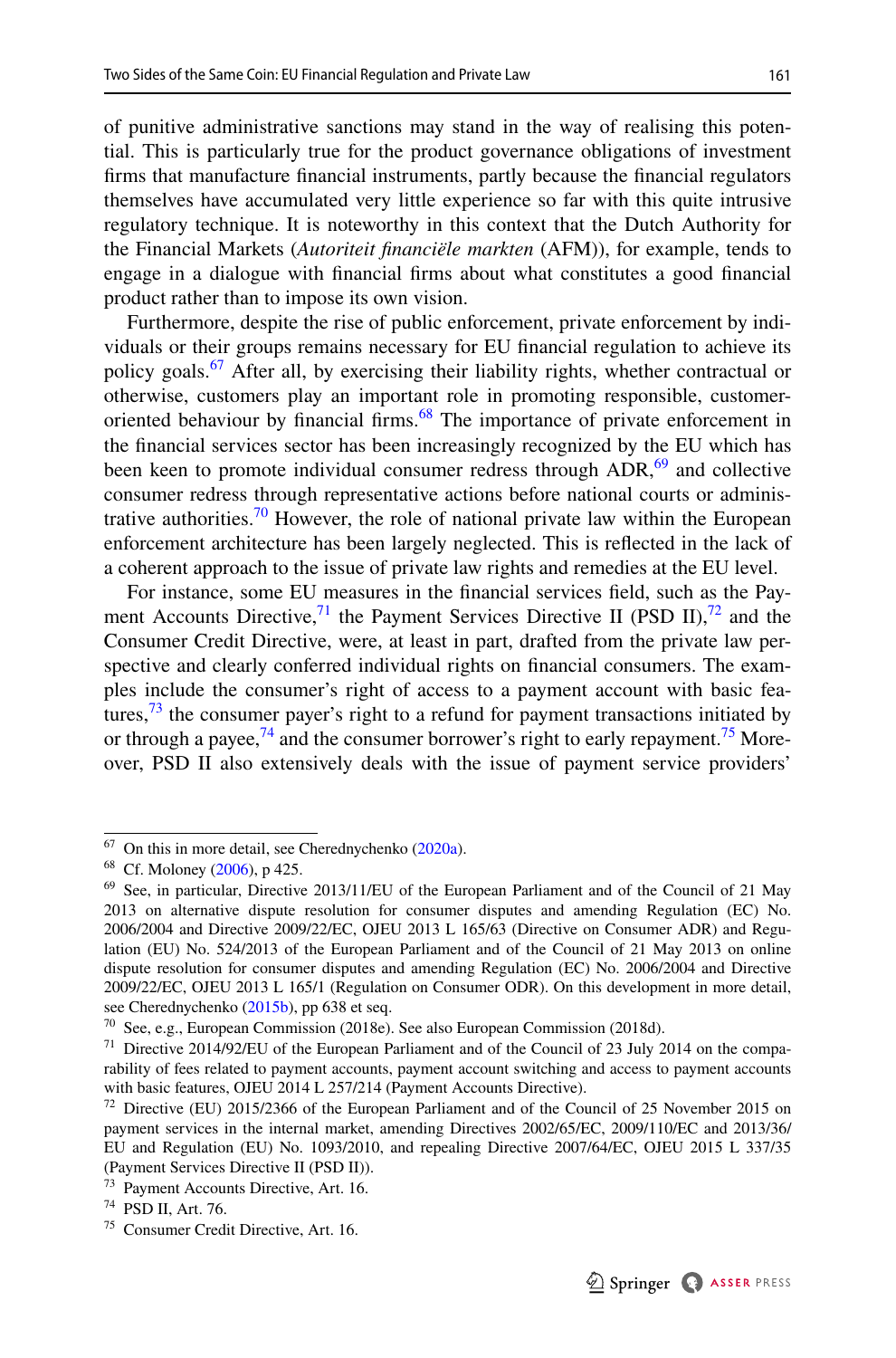liabilities towards consumers, in particular in the case of unauthorized payment transactions or their defective execution.<sup>76</sup> In addition, this directive even contains rules on the burden of proof designed to improve the consumers' procedural position in disputes with providers.<sup>77</sup> It is undisputed, therefore, that such measures confer individual rights on consumers, empowering them to invoke these rights against fnancial frms.

In contrast, MiFID I and MiFID II, for example, were drafted from the perspective of public supervision, casting conduct of business rules of investment frms as supervisory standards subject to administrative enforcement.<sup>78</sup> This has led Member States to implement these rules within fnancial supervision frameworks, leaving the issue of their private law efect in the investment frm-client relationship to national civil courts. The latter in turn have demonstrated varying degrees of willingness to grant such effect in their legal systems.<sup>79</sup> Dutch and English courts, for example, generally tend to consider regulatory conduct of business rules when determining the private law standard of care or loyalty in contract or tort. $80$  The German Supreme Court (*Bundesgerichtshof* (BGH)), in contrast, is reluctant to do so, denying the aggrieved investors not only the possibility to claim damages for a breach of the conduct of business rules on the basis of non-contractual liability for a breach of a statutory duty[,81](#page-15-5) but also to beneft from the indirect efect (*Ausstrahlungswirkung*) of such rules on the standard of care in contract.<sup>82</sup> In its judgment in *Genil v*. *Bankinter*, [83](#page-15-7) the CJEU has not taken the opportunity to unequivocally clarify its stance on the issue in question under MiFID I in the light of the principles of equiva-lence and effectiveness.<sup>[84](#page-15-8)</sup> While MiFID II contains extensive rules on administrative sanctions for breaches of regulatory conduct of business rules, the 'principle of civil liability', which was included in the initial consultation document of the European Commission, $85$  ultimately did not make it into the text of the directive, in particular as a result of the resistance of the fnancial industry, coupled with the disagreement among Member States. $86$  Thus, the uncertainty concerning the effect of the investment frms' regulatory conduct of business rules in private law, which has emerged

<span id="page-15-0"></span><sup>76</sup> PSD II, Arts. 73 and 89.

<span id="page-15-1"></span><sup>77</sup> PSD II, Art. 90.

<span id="page-15-2"></span><sup>&</sup>lt;sup>78</sup> On this in more detail, see Cherednychenko  $(2015a)$  $(2015a)$  $(2015a)$ , p 505; Cherednychenko  $(2015b)$  $(2015b)$ , pp 634 et seq. See also Tison [\(2010](#page-25-6)); Wallinga ([2019\)](#page-25-7).

<span id="page-15-3"></span><sup>&</sup>lt;sup>79</sup> See Wallinga ([2019\)](#page-23-16), pp 528 et seq. Cf. Busch [\(2017](#page-22-11)); Della Negra (2019).

<span id="page-15-4"></span><sup>80</sup> For the Netherlands, see, e.g., HR 5 June 2009, ECLI:NL:HR:2009:BH2815 (*Dexia v. De Treek*); HR 5 June 2009, ECLI:NL:HR:2009:BH2811 (*Levob Bank v. Bolle*); HR 5 June 2009, ECLI:NL:HR:2009:BH2822 (*Stichting GeSp v. Aegon Bank*). For England and Wales, see, e.g., *Gorham & Others v. British Telecommunications Limited plc* [2000] EWCA Civ 234.

<span id="page-15-5"></span><sup>81</sup> See, e.g., BGH 19 February 2008, XI ZR 170/07, NJW 2008, 1734; BGH 22 June 2010, VI ZR 212/09, NJW 2010, 3651.

<span id="page-15-6"></span><sup>82</sup> See, e.g., BGH 3 June 2014, XI ZR 147/12, no. 35, NJW 2014, 2947; BGH 17 September 2013, XI ZR 332/12, WM 2013, 1983; BGH 27 September 2011, XI ZR 178/10, NJW-RR 2012, 43.

<span id="page-15-7"></span><sup>83</sup> Case C-604/11, *Genil v. Bankinter*, ECLI:EU:C:2013:344.

<span id="page-15-8"></span> $84$  On this in more detail, see Cherednychenko ([2015b\)](#page-22-9), pp 635 et seq.

<span id="page-15-9"></span><sup>&</sup>lt;sup>85</sup> See European Commission ([2010\)](#page-23-17), para. 7.2.6 (Liability of firms providing services).

<span id="page-15-10"></span><sup>86</sup> Cf. Moloney [\(2012](#page-24-18)), p 421.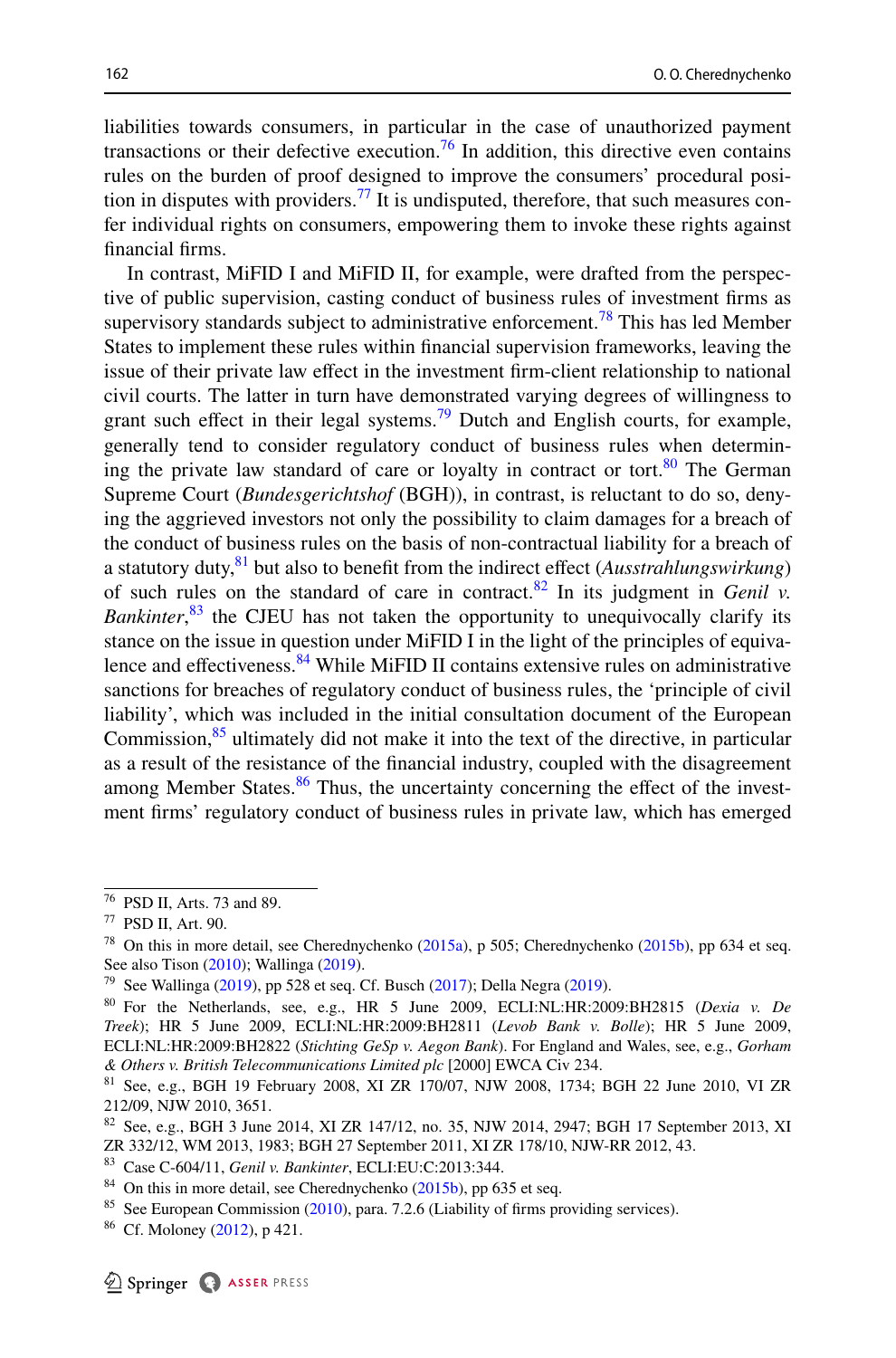under MiFID I, is likely to continue. Even more questions may arise with respect to the private law efect of organisational requirements in EU prudential regulation, such as the governance standards enshrined in CRD IV and CRR, given that these measures, like the MiFID I and MiFID II, are also silent on this issue.

The foregoing analysis of EU fnancial regulation highlights the need for greater sensitivity to the private law dimension in designing public and private enforcement mechanisms, and determining the extent of their harmonisation at the EU level. While certain EU measures provide for the intensive harmonisation of enforcement tools of a public law nature, such means may be ill-suited for ensuring compliance with the regulatory standards which, in essence, govern private law relationships. This is particularly the case with the standards that imply a wide margin of discretion for fnancial frms. In 'managing' private law relationships, fnancial regulators across the EU may need innovative supervisory practices of a more informal nature.<sup>87</sup> Pursuing a uniform public enforcement strategy in this area at EU level, however, could preclude national fnancial regulators from experimenting with diferent—both formal and informal—supervisory techniques in the private law domain.

At the same time, more harmonisation at EU level may be needed in order to strengthen private enforcement, and thence the interpersonal dimension, of EU fnancial regulation—an area which currently lacks a consistent approach to individual protection in case of a breach of regulatory standards. The lack of such an approach may seriously imperil the attainment of the regulatory objectives pursued by EU legislation. While full harmonisation in such a delicate area should be avoided, the minimum harmonisation of private law remedies for breaches of EU fnancial regulation, in particular civil liability, could ensure the European minimum level of individual protection without jeopardising the possibility for the Member States to further shape it within their private law systems.

#### **5.2 Member State Level**

The insufficient 'empathy' of EU financial regulation towards the private law side of private conduct that it seeks to steer raises the question about the role of civil courts and other dispute resolution bodies at Member State level in remedying the interpersonal justice defcit at the EU level. In order to unpack the potential of private (judicial) enforcement to contribute to the policy objectives pursued by the EU legislator in the fnancial sector, we need to look at national private law through the European 'regulatory' lens and conceptualize its relationship with EU fnancial regulation.

Such a conceptualisation is particularly needed in the context of the predominantly public law-oriented EU measures, such as the MiFID I and MiFID II discussed above.<sup>88</sup> While such measures aim to protect certain categories of market participants (e.g., investors), they nevertheless fall short of providing a minimum

<span id="page-16-0"></span> $87$  See Svetiev and Ottow ([2014\)](#page-25-8); Cherednychenko ([2016\)](#page-23-18).

<span id="page-16-1"></span><sup>88</sup> On the unrecognized distinction between the public and private law-oriented EU measures in the feld of EU private law, see Cherednychenko ([2020b\)](#page-23-6).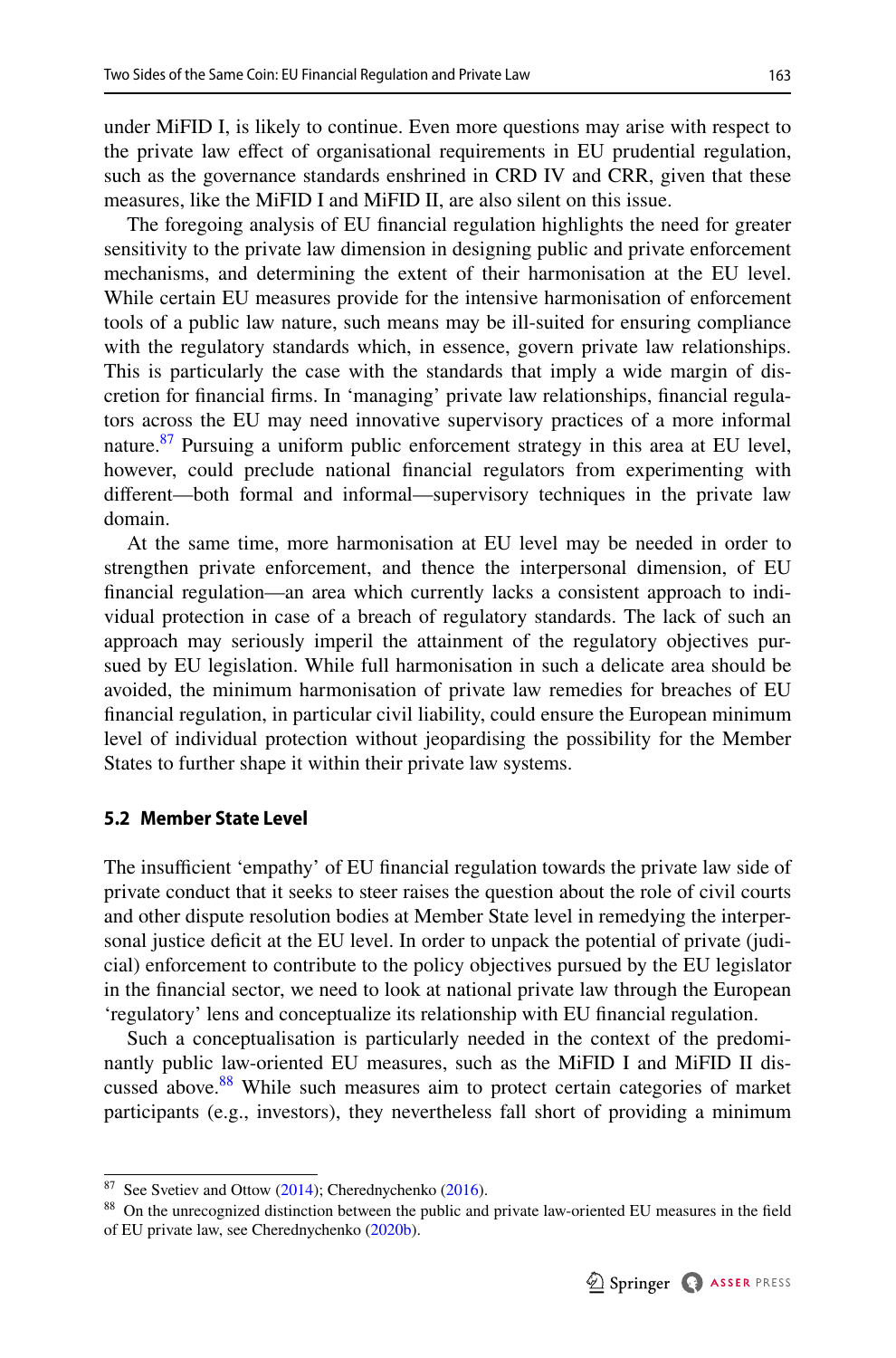European level of individual protection under private law. Even in the absence of an unequivocal obligation to this efect under EU law, however, national civil courts could address the lack of European private law remedies for breaches of regulatory conduct of business rules in deciding private law disputes, and thus contribute to the realisation of EU policy objectives.

In particular, civil courts could develop a complementary relationship between the 'public law'-coloured EU fnancial regulation, also known as European fnancial supervision private law in the above-mentioned sense, and national private law.<sup>89</sup> Such a relationship implies that when establishing the standard of care in private law, courts should consider the EU conduct of business rules that have become part of a national financial supervision framework.<sup>90</sup> In other words, the *ex ante* regulatory standards of fnancial frms' conduct should be taken into account when reviewing their behaviour towards (potential) customers *ex post* on the basis of general private law norms. Yet, the complementarity between EU fnancial regulation and national private law in this sense does not preclude civil courts from imposing more protective duties on financial firms in private law. $\frac{91}{2}$  Such an approach has been adopted, for example, in the Netherlands. According to the standing case law of the Dutch Supreme Court (*Hoge Raad*), there is a two-tier system of duties of care for fnancial frms in Dutch law—public law duties and private law duties; while the public law duties influence the private law duties, the former do not determine the latter.<sup>[92](#page-17-3)</sup> An aggrieved customer may thus invoke regulatory conduct of business rules in support of his or her private law claim. At the same time, the defendant fnancial frm cannot successfully contend that because it has complied with the applicable regulatory duty, it has also discharged its duty of care in private law. After all, private law concepts act as mediators of the efect of regulatory standards in private law relationships.

Furthermore, under the complementarity model, EU fnancial regulation may not only infuence private law duties of care, but also rules of civil procedure. The latter often pose considerable obstacles to aggrieved customers on the way to redress. In the context of MiFID I and MiFID II, for instance, retail investors typically struggle to establish a causal link between the breach of the applicable standard of care by an investment frm and the damage sustained by them (a *condicio sine qua non* relationship). When faced with a claim for damages, investment frms often contend that even if they had, for example, properly informed or advised the client, he or she would have taken the same investment decision anyhow. As MiFID I and MiFID II do not contain any rules on the burden of proof in case of a breach of the conduct of business rules, it depends on national private laws whether and, if

<span id="page-17-0"></span> $89$  On this in more detail, see Cherednychenko ([2015a](#page-22-10)), p 513.

<span id="page-17-1"></span> $90$  Cherednychenko ([2015a](#page-22-10)), pp 513 et seq.

<span id="page-17-2"></span><sup>&</sup>lt;sup>91</sup> This idea of complementarity between the public law-oriented EU financial regulation and private law thus does not support the view expressed by some authors that because MiFID I provides for the maximum harmonisation of regulatory conduct of business rules for investment frms, Member States are not allowed to maintain or introduce stricter duties for such frms in national private law. This argument has been made, for example, by Mülbert ([2006\)](#page-25-9), p 318.

<span id="page-17-3"></span> $92$  See, e.g., the case law mentioned above, n. 80.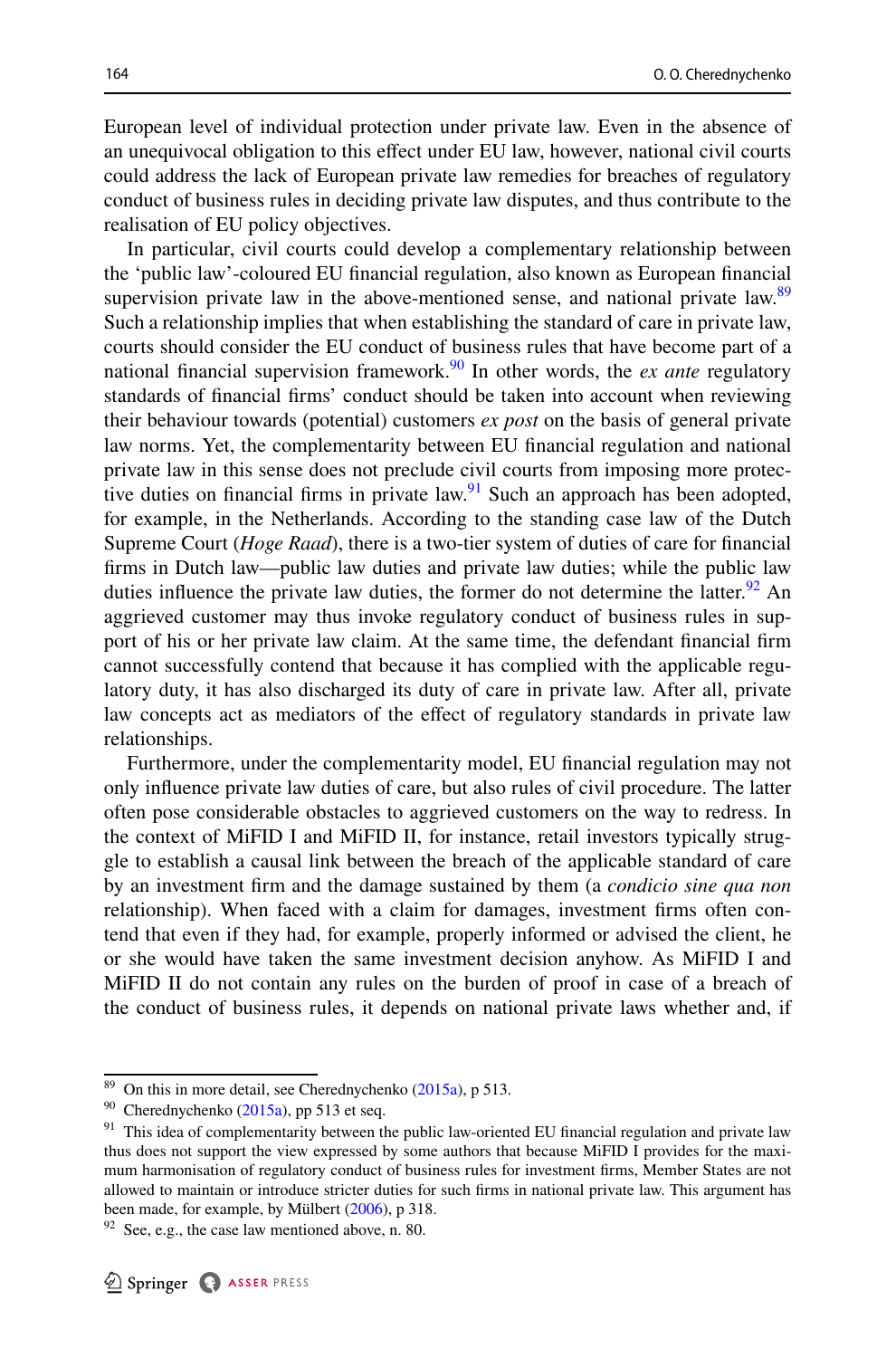so, how evidential problems will be alleviated. However, in line with the idea of complementarity, the conduct of business regime enshrined in these directives, and the underlying goal of investor protection, could infuence private law rules on causation, prompting national civil courts to reverse the burden of proof between the breach of the standard of care and the damage sufered in favour of retail investors or to lower the standard of proof concerning such a link.<sup>93</sup> This would not only assist retail investors in obtaining redress, but would also foster investor protection as pursued by MiFID I and MiFID II.

Embracing a complementary relationship between the 'public law'-coloured EU fnancial regulation and national private law would thus urge civil courts and other dispute resolution bodies to openly consider regulatory expertise when interpreting and applying traditional private law concepts in individual cases. This would enable them not only to develop an appropriate remedial response to breaches of regulatory standards, but also to contribute to the achievement of the underlying EU policy objectives. At the same time, the complementarity model would not eliminate the autonomy of national private law and private law adjudication from regulatory and supervisory measures. Such autonomy is particularly important today, given the growing standardisation of retail fnancial market governance through post-crisis EU measures, coupled with their increasingly technocratic quality, notably through ESMA's activities. $94$  This trend is evident in the emergence of immensely detailed European regulatory standards on how frms should approach their engagement with retail fnancial markets. These standards leave national fnancial regulators in the frst place with little room for manoeuvre, thereby impairing their ability to secure good retail market outcomes geared towards local market circumstances. In addition, however, over-reliance on prescriptive *ex ante* regulatory rules by national dispute resolution bodies may preclude such bodies from ensuring justice between the parties to an individual dispute. This in turn would undermine the potential of national private law systems to act as laboratories in which problems in fnancial markets can be detected and adequately addressed *ex post*.

By developing a complementary relationship between EU fnancial regulation and private law, national dispute resolution bodies could thus 'upgrade' the public laworiented EU measures, such as MiFID I and MiFID II, with the interpersonal dimension which is currently missing therein. But the idea of a dialogue between European supervision private law and traditional national private law enshrined in the complementarity model could also prove useful in other contexts, especially where the individual protection provided by a particular EU measure is weak. The CRA Regulation is a case in point. This EU measure puts in place a harmonized extra-contractual civil liability regime for credit rating agencies which provides investors and issuers with a European civil remedy that can be enforced before national courts. In particular, the regime is designed to facilitate investor redress in cases where there is no contractual relationship between a credit rating agency and an investor.<sup>95</sup> It is here

<span id="page-18-0"></span><sup>&</sup>lt;sup>93</sup> On this in more detail, see Wallinga [\(2020a\)](#page-25-10); Wallinga ([2020b\)](#page-25-11).

<span id="page-18-1"></span><sup>&</sup>lt;sup>94</sup> On this in more detail, see Moloney [\(2018](#page-25-3)), pp 283 et seq.

<span id="page-18-2"></span><sup>&</sup>lt;sup>95</sup> CRA Regulation, recital 32.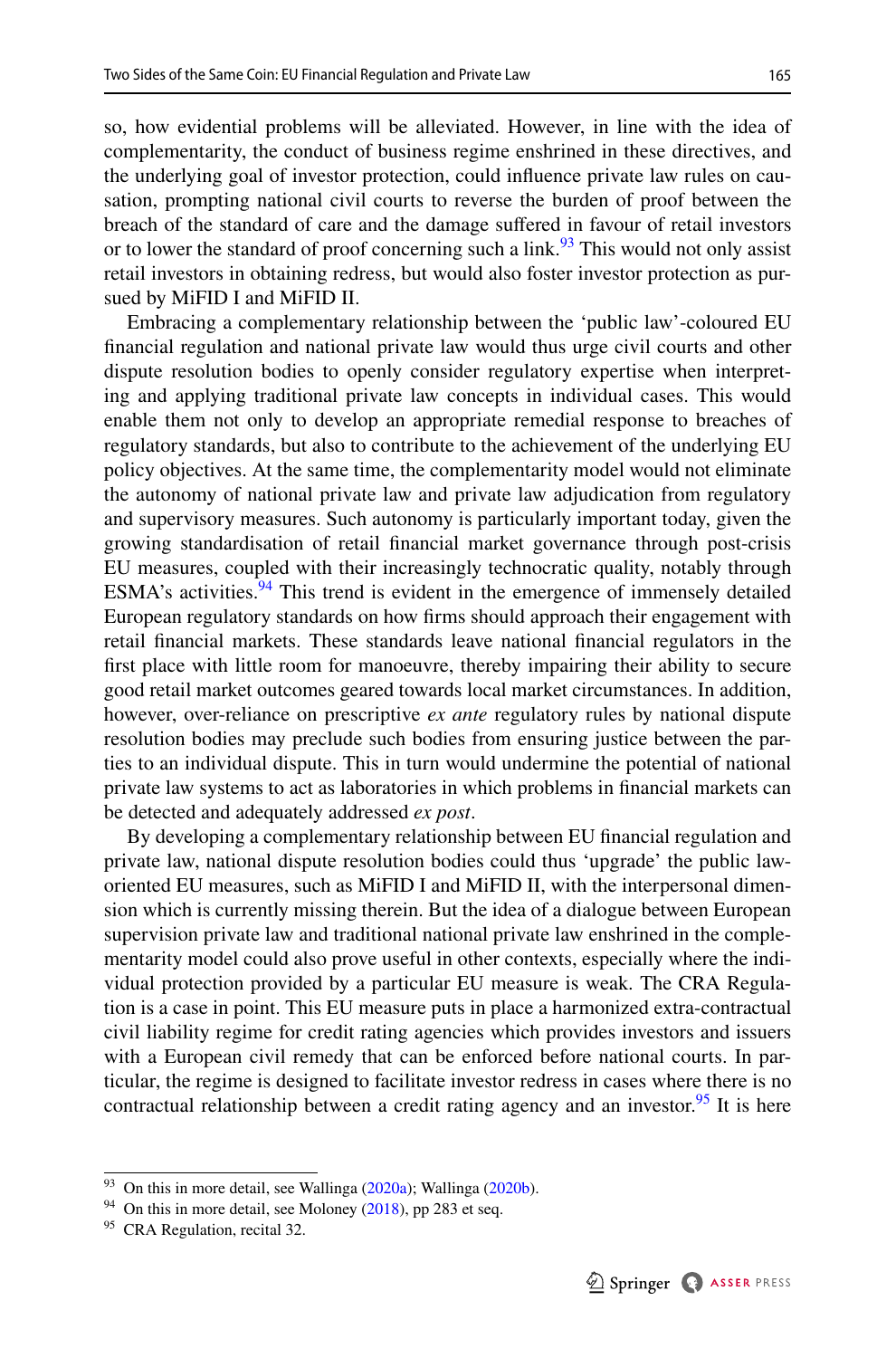that the national private laws of the Member States are considered to be insufficient. Paradoxically, however, without further action at the national level discussed below, the European remedy for investors created by the CRA Regulation risks remaining a paper tiger, given the enormous civil procedural hurdles associated therewith that investors need to overcome to obtain compensation.

Article 35a of the CRA Regulation grants investors a right to claim damages from a credit rating agency in case of intentional or grossly negligent infringements of this regulation. The burden of proof with respect to all the requirements for establishing the agency's civil liability rests entirely with the investor. Not only does the investor need to establish that the credit rating agency has committed one of the infringements listed in the CRA Regulation by presenting 'accurate and detailed information' to this efect and 'that infringement had an impact on the credit rating issued'.<sup>96</sup> In addition, the investor must demonstrate that 'it has reasonably relied, in accordance with Article  $5a(1)$  or otherwise with due care, on a credit rating for a decision to invest into, hold onto or divest from a fnancial instrument covered by that credit rating'. $97$  It is generally very difficult, if not impossible, for investors to discharge the burden of proof with regard to these requirements.<sup>98</sup> The pertinent question is whether investors will succeed in establishing (a) a violation of the CRA Regulation by the credit rating agency and (b) a causal link between the violation and the damage sufered in terms of (i) the investor's reliance on the credit rating and (ii) the impact of the violation on that rating largely depending on the willingness of national civil courts to alleviate the evidential problems.

In fact, the possibility to do so when it comes to establishing an infringement of the relevant rules is provided by the CRA Regulation itself. The latter obliges national courts to assess for this purpose 'what constitutes accurate and detailed information', 'taking into consideration that the investor […] may not have access to information which is purely within the sphere of the credit rating agency'.<sup>[99](#page-19-3)</sup> To address this problem in line with the idea of the complementarity between European supervision private law and national private law, national courts could allow investors, for instance, to rely on the decision of ESMA establishing the infringement of the CRA Regulation in civil proceedings. Furthermore, when an investor brings a claim against a credit rating agency based on national tort law—which is not precluded by the CRA Regulation— $,100$  $,100$  courts could allow him or her to establish causation based on other factors than the investor's reliance on a credit rating. For example, in the light of the US experience, investors could simply demonstrate

<span id="page-19-0"></span><sup>96</sup> CRA Regulation, Art. 35a(2). It is notable that the initial proposal of the European Commission contained a 'partial' reversal of the burden of proof with respect to these requirements, stating that 'where an investor establishes facts from which it may be inferred that a credit rating agency has committed any of the infringements listed in Annex III, it will be for the credit rating agency to prove that it has not committed that infringement or that that infringement did not have an impact on the issued credit rating.' See European Commission (2011), Art. 35a(4).

<span id="page-19-1"></span><sup>&</sup>lt;sup>97</sup> CRA Regulation, Art. 35a(1).

<span id="page-19-2"></span><sup>&</sup>lt;sup>98</sup> See, e.g., Picciau ([2018\)](#page-25-12).

<span id="page-19-3"></span><sup>99</sup> CRA Regulation, Art. 35a(2).

<span id="page-19-4"></span> $100$  CRA Regulation, Art. 35a(5).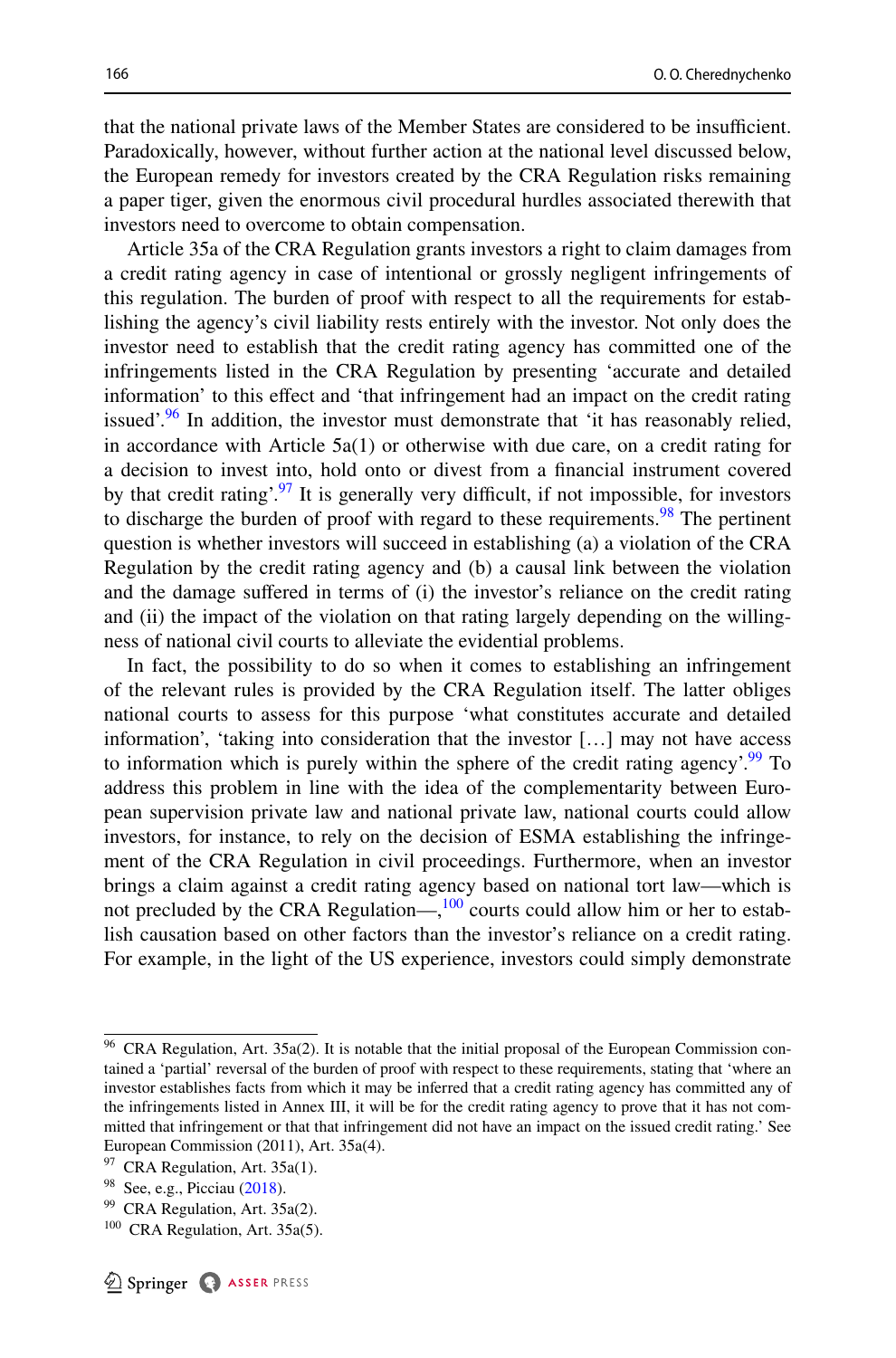that the inaccurate credit rating has distorted the price of securities or that it has

been a necessary precondition for offering securities on the primary market.<sup>101</sup> Such a solution could be achieved through the interpretation of national tort law in the light of the investor protection objective of the CRA Regulation, making it possible for investors to indirectly circumvent the problematic requirement of reliance under Article 35a. The development of a complementary relationship between EU fnancial regulation and national private law along these lines would thus enable the latter to contribute to the achievement of the regulatory objectives pursued by the EU legislator beyond what is strictly required by EU law, while at the same time ensuring justice between the parties to an individual dispute.

# <span id="page-20-0"></span>**6 Conclusion: Towards a Holistic Approach to EU Financial Regulation and Private Law**

The European fnancial sector today is subject to an overly complex and highly fragmented legal framework which includes an intricate mix of public and private law instruments. The legal regimes that govern particular fnancial services and activities are essentially hybrid in nature. Such regimes are not 'public law' or 'private law' in the traditional 'national' understanding. They are neither solely a product of the regulatory mind nor that of private law making. The post-crisis legal matrix for the fnancial sector in the EU is developing in a piecemeal fashion, combining elements of public and private law without a clear vision of how various bits and pieces actually ft together in the context of policy-making, standard-setting, and enforcement design. The resulting patchwork of rules raises serious concerns not only as to its overall coherence and efectiveness, but also in terms of justice.

In particular, the above analysis of EU fnancial regulation does not reveal a coherent approach to retail fnancial markets and to private enforcement more generally, demonstrating a considerable interpersonal justice defcit. Further, while the efectiveness of EU fnancial regulation in the prudential and conduct of business domain depends on a broader legal framework that reaches well beyond its regulatory ambit, the links between EU prudential standards, EU conduct of business rules, and national private law are currently weak, both in standard-setting and enforcement. Moreover, legislators, courts, fnancial regulators and other actors at the EU and national level face major new challenges in safeguarding public and private interests in an increasingly digital and sustainability-minded environment surrounding fnancial markets. However, the gap between EU fnancial regulation and private law in the current European policy discourse and legal scholarship stands in the way of developing innovative and workable solutions to address these challenges.

In order to reduce this gap, we need a more holistic approach to EU fnancial regulation and private law that would allow us to systematically rethink the role of private law in the regulatory and enforcement landscape for fnancial markets and its relationship with public regulation more generally. This approach would break down

<span id="page-20-1"></span><sup>101</sup> Picciau ([2018\)](#page-25-12), p 391.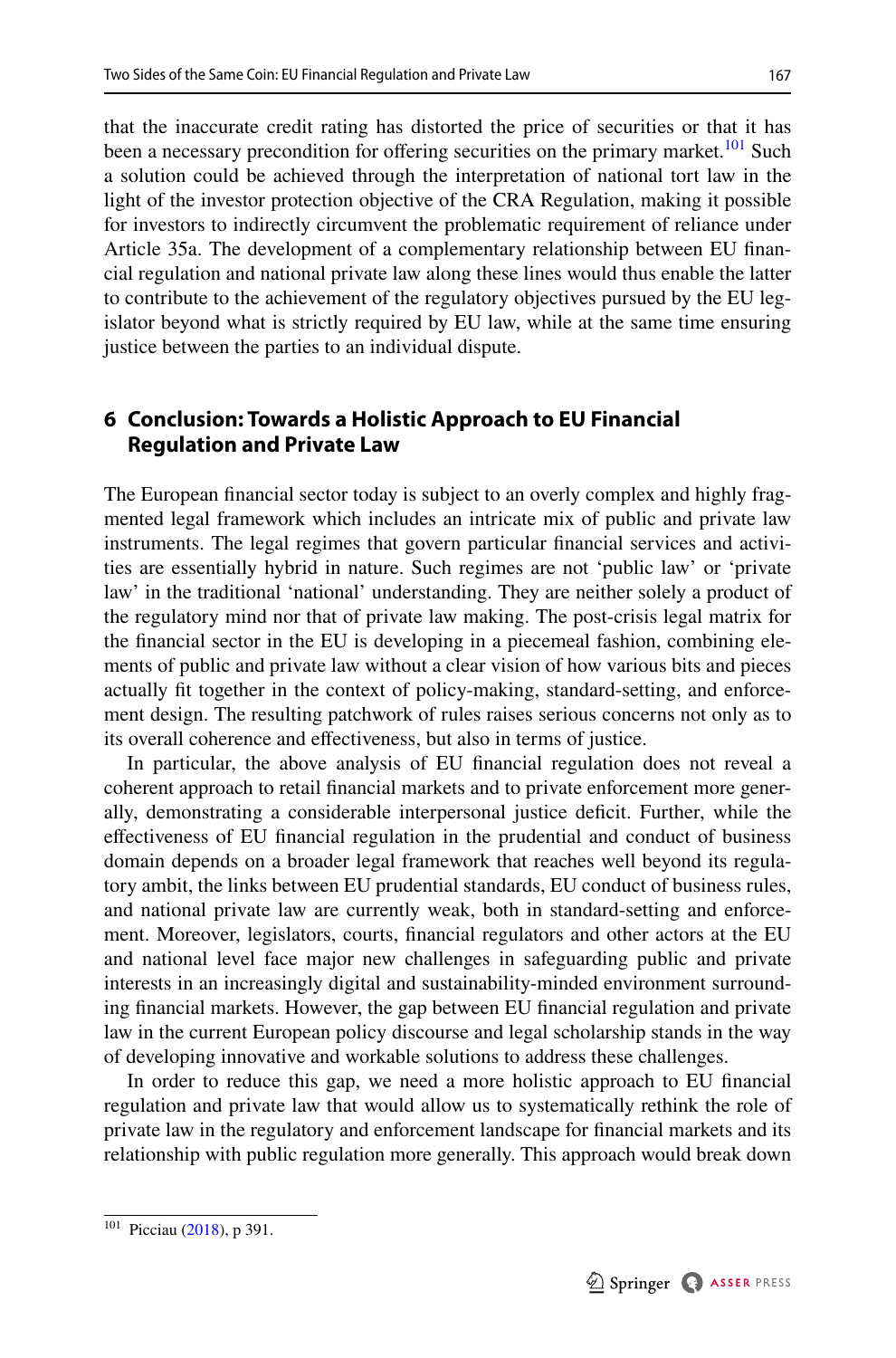the boundaries between public and private law and would view these two areas of law as distinct but closely interrelated. This article has attempted to develop the contours of such an approach, arguing that fnancial regulation and private law are not two parallel universes, but rather two sides of the same coin, each of which has a critical role to play in safeguarding public and private interests in fnancial markets. The proposed holistic approach to public regulation and private law in the fnancial sector points to the need to construct an integrated theoretical framework in which to analyse the existing legal regimes and develop new ones in terms of policy goals and interpersonal justice, substantive standards, and enforcement tools. Such an enriched framework, which could inform rule-making and enforcement at diferent levels of the EU multilevel governance system, would allow for a systematic assessment of fnancial regulation through the 'private law' lens and that of private law through the European 'regulatory' lens.

Examining EU fnancial regulation through the 'private law' lens would enable us to unveil a complex interplay between the regulatory dimension, contractual settings and private law remedies that we need to better understand in order to be able to better regulate fnancial markets. Detailed empirical and legal-comparative studies can explore such an interplay within and across specifc fnancial markets. These studies in turn should inform the 'ftness check' of EU fnancial regulation in line with the EU's Better Regulation agenda. A greater sensitivity to the 'private law' side of the coin in the context of EU law making can be expected to lead to a stronger overall focus on the interpersonal dimension of EU fnancial regulation; to closer links between conduct of business regulation, prudential regulation, and traditional private law; and to a more coherent enforcement strategy for fnancial markets. At the same time, close attention should be paid to the division of labour between the EU and Member States in order to avoid excessive harmonisation and to leave room for further experimentation in standard-setting and enforcement at the national level. Rediscovering the role of private law in the regulation of fnancial markets along these lines is also a prerequisite for the EU to be able to adequately respond to the emergence of new technologies<sup>[102](#page-21-0)</sup> and to reorient financial markets to facilitate sustainable development.<sup>103</sup>

Conversely, examining national private law through the European 'regulatory' lens would allow us to unpack the potential of traditional private law to contribute to the objectives of EU fnancial regulation, while at the same time realising justice between private parties. In particular, a complementary relationship between EU fnancial regulation and national private law, including both substantive and procedural rules, would prompt civil courts to reduce the interpersonal justice deficit at the EU level in cases where they are not—at least not explicitly—required to do so by EU law. By giving more attention to the 'regulatory' side of the coin within the private law discourse, courts could 'upgrade' the 'public law'-coloured EU measures, such as MiFID I and MiFID II, with the interpersonal dimension or strengthen

<span id="page-21-0"></span><sup>&</sup>lt;sup>102</sup> See European Commission ([2018b\)](#page-24-12).

<span id="page-21-1"></span><sup>&</sup>lt;sup>103</sup> See European Commission ([2018a](#page-24-19)). On the interplay between EU financial regulation and private law in the context of sustainable consumer fnance, see Cherednychenko ([2019\)](#page-23-19).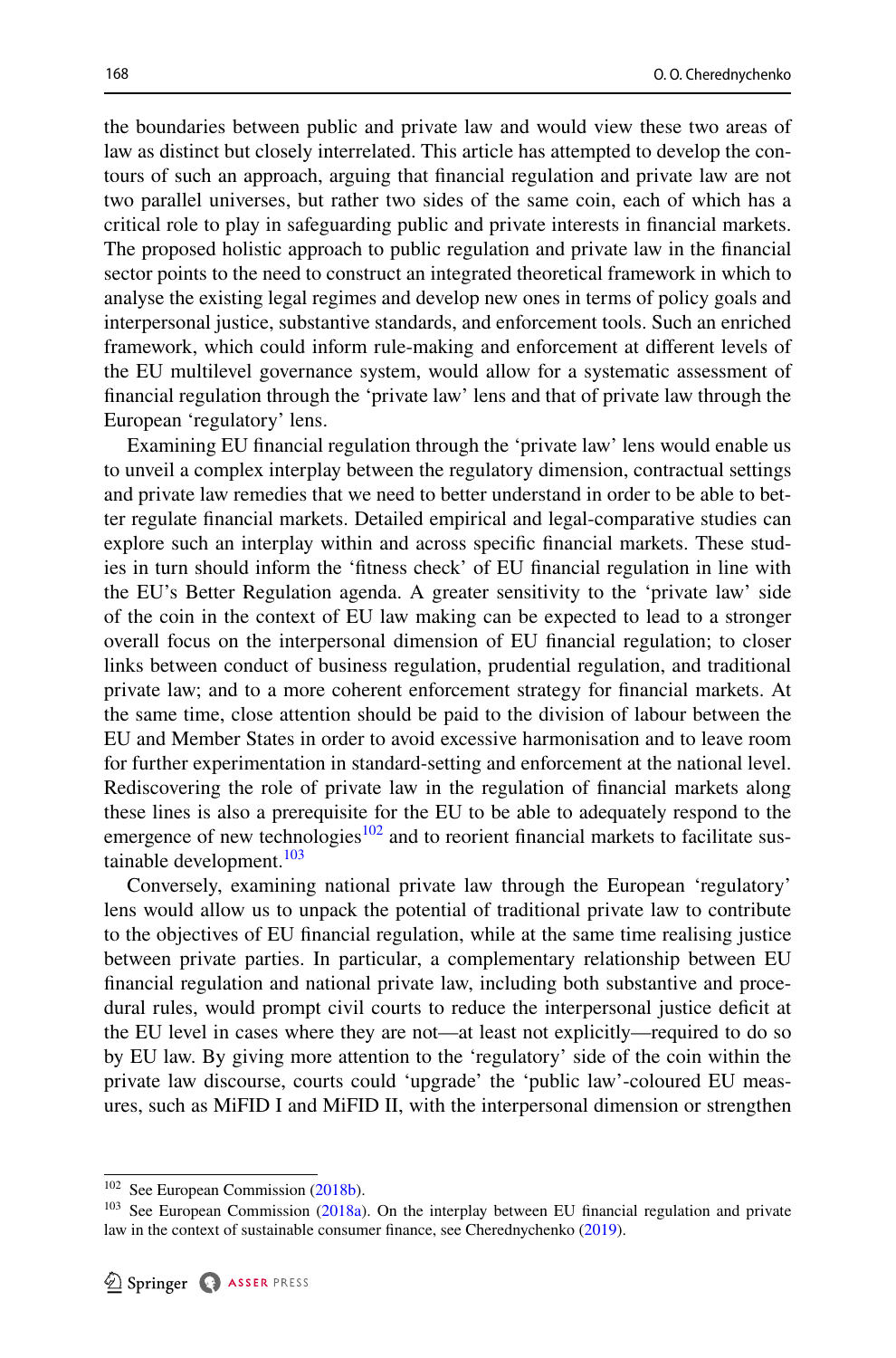the latter in those EU measures where it is currently weak, such as the CRA Regulation. At the same time, the complementarity between EU fnancial regulation and private law would not preclude national private law systems from acting as laboratories in which injustices in regulated fnancial markets can be discovered.

Further interdisciplinary research is needed to develop a holistic approach to EU fnancial regulation and private law. While there is much work ahead, can we claim that if the suggested integrated theoretical framework is in place and is widely used in practice another global fnancial crisis will be averted? Almost certainly not, given that the fnancial market reality remains highly complex. But such a framework could ofer a solid basis for a systematic analysis of the legal regimes in the fnancial sector, which could ultimately lead to improvements in terms of coherence, justice, and efectiveness.

**Open Access** This article is licensed under a Creative Commons Attribution 4.0 International License, which permits use, sharing, adaptation, distribution and reproduction in any medium or format, as long as you give appropriate credit to the original author(s) and the source, provide a link to the Creative Commons licence, and indicate if changes were made. The images or other third party material in this article are included in the article's Creative Commons licence, unless indicated otherwise in a credit line to the material. If material is not included in the article's Creative Commons licence and your intended use is not permitted by statutory regulation or exceeds the permitted use, you will need to obtain permission directly from the copyright holder. To view a copy of this licence, visit [http://creativecommons.org/licen](http://creativecommons.org/licenses/by/4.0/) [ses/by/4.0/](http://creativecommons.org/licenses/by/4.0/).

### **References**

- <span id="page-22-2"></span>Andenas M, Della Negra F (2017) Between contract law and fnancial regulation: towards the Europeanisation of general contract law. Eur Bus Law Rev 28:499–521
- <span id="page-22-6"></span>Black J (2001) Reconceiving fnancial markets—from the economic to the social. J Corp Law Studies 13:401–442
- <span id="page-22-3"></span>Black J (2002) Critical refections on regulation. Aus J Legal Philosoph 27:1–37
- <span id="page-22-4"></span>Braithwaite J, Parker C (2004) Conclusion. In: Parker C, Scott C, Lacey N, Braithwaite J (eds) Regulating law. Oxford University Press, Oxford, pp 269–289
- <span id="page-22-11"></span>Busch D (2017) The MiFID I & II conduct of business rules. In: Busch D, Van Dam CC (eds) A bank's duty of care. Hart Publishers/Bloomsbury, Oxford/London, pp 11–57
- <span id="page-22-8"></span>Busch D, Teubner A (2020) Fit and proper assessments within the Single Supervisory Mechanism. In: Busch D, Ferrarini G (eds) European Banking Union. Oxford University Press, Oxford, pp 281–310
- <span id="page-22-5"></span>Cherednychenko OO (2013) Private law and scholarship in the wake of the Europeanisation of private law. In: Devenney J, Kenny M (eds) The transformation of European private law: harmonisation, consolidation, codifcation or chaos? Cambridge University Press, Cambridge, pp 148–171
- <span id="page-22-0"></span>Cherednychenko OO (2014a) Public supervision over private relationships: towards European supervision private law? Eur Rev Private Law 22:37–67
- <span id="page-22-1"></span>Cherednychenko OO (2014b) Financial consumer protection in the EU: towards a self-sufficient European contract law for consumer fnancial services? Eur Rev Contract Law 10:476–495
- <span id="page-22-7"></span>Cherednychenko OO (2014c) Freedom of contract in the post-crisis era: quo vadis? Eur Rev Contract Law 10:390–421
- <span id="page-22-10"></span>Cherednychenko OO (2015a) Contract governance in the EU: conceptualising the relationship between investor protection regulation and private law. Eur Law J 21:500–520
- <span id="page-22-9"></span>Cherednychenko OO (2015b) Public and private enforcement of European private law in the fnancial services sector. Eur Rev Private Law 23:621–647

Springer & ASSER PRESS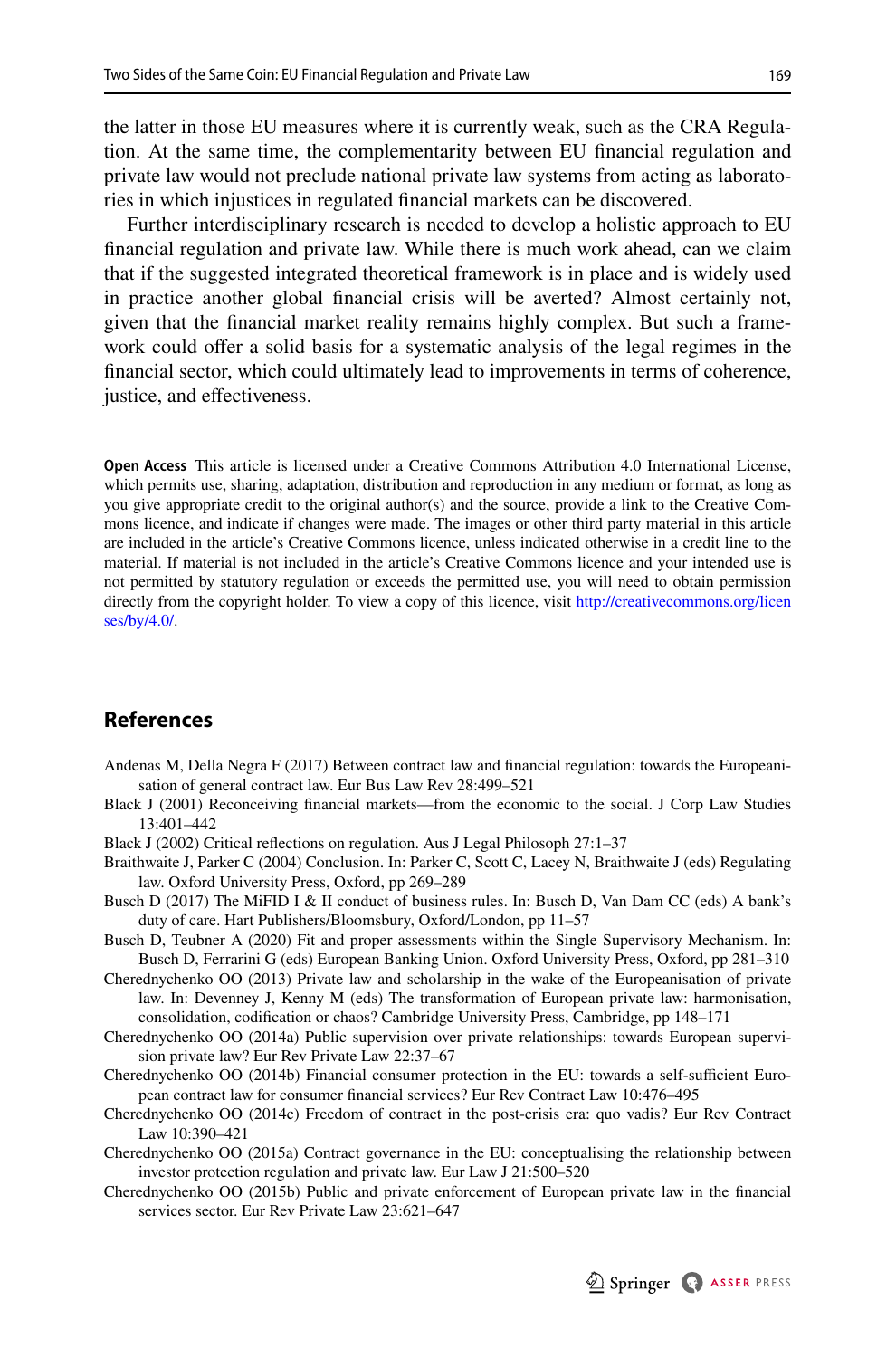- <span id="page-23-18"></span>Cherednychenko OO (2016) Cooperative or competitive? Private regulators and public supervisors in the post-crisis European fnancial services landscape. Policy Soc 35:103–114
- <span id="page-23-11"></span>Cherednychenko OO (2017) Report on the inaugural international conference of the Groningen Centre for European Financial Services Law (GCEFSL) 'Towards sustainable fnancial services in the EU: making sense of the trend'. Eur Rev Private Law 25:835–853
- <span id="page-23-19"></span>Cherednychenko OO (2019) EU fnancial regulation, contract law and sustainable consumer fnance. In: Van Schagen E, Weatherill S (eds) Better regulation in EU contract law: the ftness check and the new deal for consumers. Hart Publishing, Oxford, pp 61–91
- <span id="page-23-15"></span>Cherednychenko OO (2020a) Financial regulation and civil liability in European law: towards a more coordinated approach? In: Cherednychenko OO, Andenas M (eds) Financial regulation and civil liability in European law. Edward Elgar, Cheltenham/Northampton, pp 2–46
- <span id="page-23-6"></span>Cherednychenko OO (2020b) Rediscovering the public/private divide in EU private law. Eur Law J 26:27–47
- <span id="page-23-8"></span>Cherednychenko OO, Meindertsma JM (2019) Irresponsible lending in the post-crisis era: is the EU Consumer Credit Directive ft for its purpose? J Consum Policy 42:483–519
- <span id="page-23-0"></span>Collins H (1999) Regulating contracts. Oxford University Press, Oxford
- <span id="page-23-2"></span>Collins H (2011) The hybrid quality of European private law. In: Brownsword R, Micklitz H-W, Niglia L, Weatherill S (eds) The foundations of European private law. Hart Publishing, Oxford, pp 453–463
- <span id="page-23-5"></span>Collins H (2018) The revolutionary trajectory of EU contract law towards post-national law. In: Worthington S, Robertson A, Virgo G (eds) Revolution and evolution in private law. Hart Publishing, Oxford, pp 315–336
- <span id="page-23-1"></span>Dagan H (2016) Between regulatory and autonomy-based private law. Eur Law J 22:644–658
- <span id="page-23-4"></span>Davies G (2016) The consumer, the citizen, and the human being. In: Leczykiewitz D, Weatherill S (eds) The images of the consumer in EU Law. Hart Publishing, Oxford, pp 325–338
- <span id="page-23-12"></span>De Nederlandse Bank (2015) Supervision of behaviour and culture: foundations, practice and future developments. [https://www.dnb.nl/binaries/Supervision%20of%20Behaviour%20and%20Culture\\_](https://www.dnb.nl/binaries/Supervision%20of%20Behaviour%20and%20Culture_tcm46-380398.pdf) [tcm46-380398.pdf](https://www.dnb.nl/binaries/Supervision%20of%20Behaviour%20and%20Culture_tcm46-380398.pdf). Accessed 23 April 2019
- <span id="page-23-16"></span>Della Negra F (2019) MiFID II and private law: enforcing EU conduct of business rules. Hart Publishing, Oxford
- <span id="page-23-13"></span>European Banking Authority (2018a) Guidelines on common procedures and methodologies for the supervisory review and evaluation process (SREP) and supervisory stress testing (consolidated version). [https://eba.europa.eu/sites/default/documents/fles/documents/10180/2282666/fb883](https://eba.europa.eu/sites/default/documents/files/documents/10180/2282666/fb883094-3a8a-49d9-a3db-1d39884e2659/Guidelines%20on%20common%20procedures%20and%20methodologies%20for%20SREP%20and%20supervisory%20stress%20testing%20-%20Consolidated%20version.pdf) [094-3a8a-49d9-a3db-1d39884e2659/Guidelines%20on%20common%20procedures%20and%20met](https://eba.europa.eu/sites/default/documents/files/documents/10180/2282666/fb883094-3a8a-49d9-a3db-1d39884e2659/Guidelines%20on%20common%20procedures%20and%20methodologies%20for%20SREP%20and%20supervisory%20stress%20testing%20-%20Consolidated%20version.pdf) [hodologies%20for%20SREP%20and%20supervisory%20stress%20testing%20-%20Consolid](https://eba.europa.eu/sites/default/documents/files/documents/10180/2282666/fb883094-3a8a-49d9-a3db-1d39884e2659/Guidelines%20on%20common%20procedures%20and%20methodologies%20for%20SREP%20and%20supervisory%20stress%20testing%20-%20Consolidated%20version.pdf) [ated%20version.pdf](https://eba.europa.eu/sites/default/documents/files/documents/10180/2282666/fb883094-3a8a-49d9-a3db-1d39884e2659/Guidelines%20on%20common%20procedures%20and%20methodologies%20for%20SREP%20and%20supervisory%20stress%20testing%20-%20Consolidated%20version.pdf). Accessed 23 April 2019
- <span id="page-23-14"></span>European Banking Authority (2018b) EU wide stress test: results. [https://eba.europa.eu/sites/default/](https://eba.europa.eu/sites/default/documents/files/documents/10180/2419200/126521e6-613f-45e4-af84-cbd3b854afc5/2018-EU-wide-stress-test-Results.pdf) [documents/fles/documents/10180/2419200/126521e6-613f-45e4-af84-cbd3b854afc5/2018-EU](https://eba.europa.eu/sites/default/documents/files/documents/10180/2419200/126521e6-613f-45e4-af84-cbd3b854afc5/2018-EU-wide-stress-test-Results.pdf)[wide-stress-test-Results.pdf](https://eba.europa.eu/sites/default/documents/files/documents/10180/2419200/126521e6-613f-45e4-af84-cbd3b854afc5/2018-EU-wide-stress-test-Results.pdf). Accessed 23 April 2019
- <span id="page-23-10"></span>European Central Bank (2018) Guide to ft proper assessments. [https://www.bankingsupervision.europ](https://www.bankingsupervision.europa.eu/ecb/pub/pdf/ssm.fap_guide_201705_rev_201805.en.pdf) [a.eu/ecb/pub/pdf/ssm.fap\\_guide\\_201705\\_rev\\_201805.en.pdf](https://www.bankingsupervision.europa.eu/ecb/pub/pdf/ssm.fap_guide_201705_rev_201805.en.pdf). Accessed 23 April 2019
- <span id="page-23-17"></span>European Commission (2010) Public consultation 'Review of the Markets in Financial Instruments Directive (MiFID)'. [https://ec.europa.eu/fnance/consultations/2010/mifd/docs/consultation\\_paper](https://ec.europa.eu/finance/consultations/2010/mifid/docs/consultation_paper_en.pdf) [\\_en.pdf](https://ec.europa.eu/finance/consultations/2010/mifid/docs/consultation_paper_en.pdf). Accessed 23 April 2019
- European Commission (2011) Proposal for a Regulation of the European Parliament and of the Council amending Regulation (EC) No 1060/2009 on credit rating agencies. COM (2011) 0747 fnal. <https://eur-lex.europa.eu/legal-content/EN/TXT/HTML/?uri=CELEX:52011PC0747&from=EN>. Accessed 23 April 2019
- <span id="page-23-9"></span>European Commission (2015) Green paper: building a Capital Markets Union. COM (2015) 63 fnal. [https://ec.europa.eu/fnance/consultations/2015/capital-markets-union/docs/green-paper\\_en.pdf](https://ec.europa.eu/finance/consultations/2015/capital-markets-union/docs/green-paper_en.pdf). Accessed 23 April 2019
- <span id="page-23-3"></span>European Commission (2017a) Better regulation guidelines. SWD (2017) 350 fnal. [https://ec.europa.eu/](https://ec.europa.eu/transparency/regdoc/rep/10102/2017/EN/SWD-2017-350-F1-EN-MAIN-PART-1.PDF) [transparency/regdoc/rep/10102/2017/EN/SWD-2017-350-F1-EN-MAIN-PART-1.PDF](https://ec.europa.eu/transparency/regdoc/rep/10102/2017/EN/SWD-2017-350-F1-EN-MAIN-PART-1.PDF). Accessed 23 April 2019
- <span id="page-23-7"></span>European Commission (2017b) Legislative proposal for an EU framework on crowd and peer to peer fnance: inception impact assessment. Ref. Ares(2017)5288649. [https://ec.europa.eu/info/law/bette](https://ec.europa.eu/info/law/better-regulation/have-your-say/initiatives/1166-Legislative-proposal-for-an-EU-framework-on-crowd-and-peer-to-peer-finance) [r-regulation/have-your-say/initiatives/1166-Legislative-proposal-for-an-EU-framework-on-crowd](https://ec.europa.eu/info/law/better-regulation/have-your-say/initiatives/1166-Legislative-proposal-for-an-EU-framework-on-crowd-and-peer-to-peer-finance) [-and-peer-to-peer-fnance](https://ec.europa.eu/info/law/better-regulation/have-your-say/initiatives/1166-Legislative-proposal-for-an-EU-framework-on-crowd-and-peer-to-peer-finance). Accessed 23 April 2019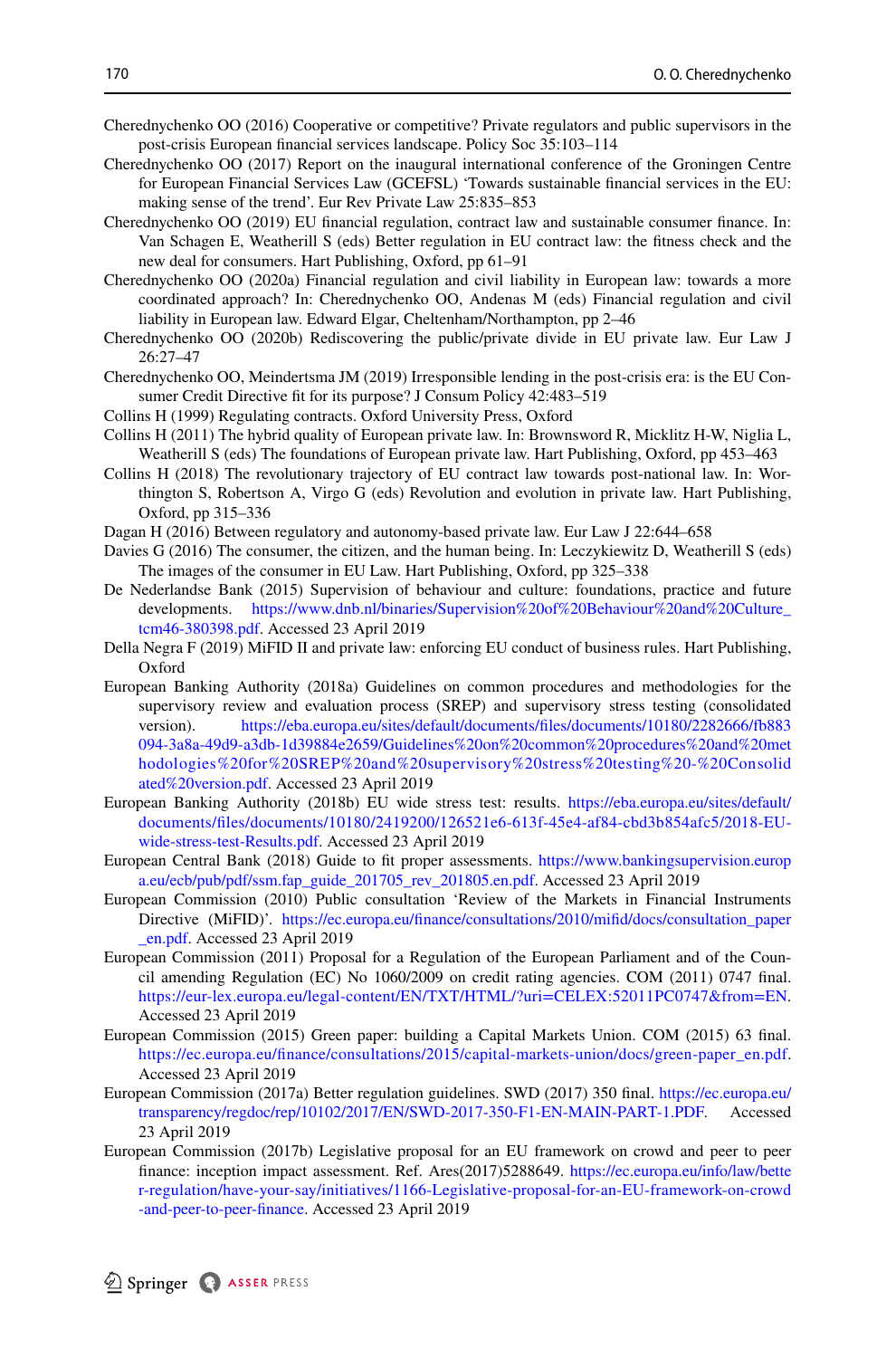- <span id="page-24-19"></span>European Commission (2018a) Communication 'Action plan: financing sustainable growth'. COM(2018)<br>
97 final bitro://eur-lex.europa.eu/legal-content/EN/TXT/?uri=CELEX%3A52018DC0097 <https://eur-lex.europa.eu/legal-content/EN/TXT/?uri=CELEX%3A52018DC0097>. Accessed 23 April 2019
- <span id="page-24-12"></span>European Commission (2018b) Communication 'FinTech action plan: for a more competitive and innovative European fnancial sector'. COM(2018) 109 fnal. [https://ec.europa.eu/transparency/regdoc/](https://ec.europa.eu/transparency/regdoc/rep/1/2018/EN/COM-2018-109-F1-EN-MAIN-PART-1.PDF) [rep/1/2018/EN/COM-2018-109-F1-EN-MAIN-PART-1.PDF.](https://ec.europa.eu/transparency/regdoc/rep/1/2018/EN/COM-2018-109-F1-EN-MAIN-PART-1.PDF) Accessed 23 April 2019
- <span id="page-24-10"></span>European Commission (2018c) Proposal for a Regulation of the European Parliament and of the Council on European crowdfunding service providers (ECSP) for business. COM(2018) 113 fnal. [https://](https://eur-lex.europa.eu/legal-content/EN/TXT/?uri=CELEX%3A52018PC0113) [eur-lex.europa.eu/legal-content/EN/TXT/?uri=CELEX%3A52018PC0113.](https://eur-lex.europa.eu/legal-content/EN/TXT/?uri=CELEX%3A52018PC0113) Accessed 23 April 2019
- European Commission (2018d) Communication 'A new deal for consumers'. COM(2018) 183 fnal. [https](https://eur-lex.europa.eu/legal-content/en/TXT/?uri=CELEX%3A52018DC0183) [://eur-lex.europa.eu/legal-content/en/TXT/?uri=CELEX%3A52018DC0183.](https://eur-lex.europa.eu/legal-content/en/TXT/?uri=CELEX%3A52018DC0183) Accessed 23 April 2019
- European Commission (2018e) Proposal for a Directive of the European Parliament and of the Council on representative actions for the protection of the collective interests of consumers, and repealing Directive 2009/22/EC. COM(2018) 184 fnal. [https://eur-lex.europa.eu/legal-content/EN/](https://eur-lex.europa.eu/legal-content/EN/TXT/?uri=CELEX%3A52018PC0184) [TXT/?uri=CELEX%3A52018PC0184](https://eur-lex.europa.eu/legal-content/EN/TXT/?uri=CELEX%3A52018PC0184). Accessed 23 April 2019
- <span id="page-24-13"></span>European Securities and Markets Authority (2017) ESMA response to the Commission consultation paper on Fintech: a more competitive and innovative fnancial sector. [https://www.esma.europ](https://www.esma.europa.eu/sites/default/files/library/esma50-158-457_response_to_the_ec_consultation_on_fintech.pdf) [a.eu/sites/default/fles/library/esma50-158-457\\_response\\_to\\_the\\_ec\\_consultation\\_on\\_fntech.pdf](https://www.esma.europa.eu/sites/default/files/library/esma50-158-457_response_to_the_ec_consultation_on_fintech.pdf). Accessed 23 April 2019
- <span id="page-24-11"></span>Ferrarini G, Macchiavello E (2017) Investment-based crowdfunding: is MiFID II enough? In: Busch D, Ferrarini G (eds) Regulation of the EU Financial Markets: MiFID II and MiFIR. Oxford University Press, Oxford, pp 659–692
- <span id="page-24-15"></span>Financial Stability Board (2014) Guidance on supervisory interaction with fnancial institutions on risk culture: a framework for assessing risk culture. [https://www.fsb.org/wp-content/uploads/14040](https://www.fsb.org/wp-content/uploads/140407.pdf?page_moved=1) [7.pdf?page\\_moved=1](https://www.fsb.org/wp-content/uploads/140407.pdf?page_moved=1). Accessed 23 April 2019
- <span id="page-24-16"></span>Financial Stability Board (2018) Strengthening governance frameworks to mitigate misconduct risk: a toolkit for frms and supervisors. [https://www.fsb.org/wp-content/uploads/P200418.pdf.](https://www.fsb.org/wp-content/uploads/P200418.pdf) Accessed 23 April 2019
- <span id="page-24-14"></span>Grundmann S (2015) The Banking Union translated into (private law) duties: infrastructure and Rulebook. Eur Bus Org Law Rev 16:357–382
- <span id="page-24-1"></span>Grundmann S (2017) Privaatrecht und Regulierung. In: Auer M et al (eds) Privatrechtsdogmatik im 21. Jahrhundert: Festschrift für Claus-Wilhelm Canaris zum 80. Geburtstag. De Gruyter, Berlin, pp 907–948
- <span id="page-24-8"></span>Hesselink MW (2016) Unjust conduct in the internal market: on the role of European private law in the division of moral responsibility between the EU, its Member States and their citizens. Yearb Eur Private Law 35:410–452
- <span id="page-24-3"></span>Hood C, Scott C, James O, Jones J, Travers T (2000) Regulation inside government. Oxford University Press, Oxford
- <span id="page-24-2"></span>Hopt KJ (2012) Investor protection. In: Badedow J, Hopt KJ, Zimmermann R, Stier A (eds) The Max Planck encyclopedia of European private law, vol II. Oxford University Press, Oxford, pp 996–1000
- <span id="page-24-5"></span>Marcacci A (2017) European regulatory private law going global? The case of product governance. Eur Bus Org Law Rev 18:305–332
- <span id="page-24-4"></span>Micklitz H-W (2009) The visible hand of European regulatory private law. Yearb Eur Law 28:3–59
- <span id="page-24-6"></span>Micklitz H-W (2011) Introduction—social justice and access justice in private law. In: Micklitz H-W (ed) The many concepts of social justice in European private law. Edward Elgar, Cheltenham/Northampton, pp 3–57
- <span id="page-24-0"></span>Micklitz H-W (2014) The public and the private—European regulatory private law and fnancial services. Eur Rev Contract Law 10:473–475
- <span id="page-24-7"></span>Micklitz H-W (2018) The politics of justice in European private law: social justice, access justice, societal justice. Cambridge University Press, Cambridge
- <span id="page-24-17"></span>Moloney N (2006) Efective policy design for the retail investment services market: challenges and choices post FSAP. In: Ferrarini G, Wymeersch E (eds) Investor protection in Europe: corporate law making, the MiFID and beyond. Oxford University Press, Oxford, pp 381–442

<span id="page-24-18"></span>Moloney N (2012) Liability of asset managers: a comment. Cap Mark Law J 7:414–422

<span id="page-24-9"></span>Moloney N (2015) Regulating the retail markets. In: Moloney N, Ferran E, Payne J (eds) The Oxford handbook of fnancial regulation. Oxford University Press, Oxford, pp 736–765